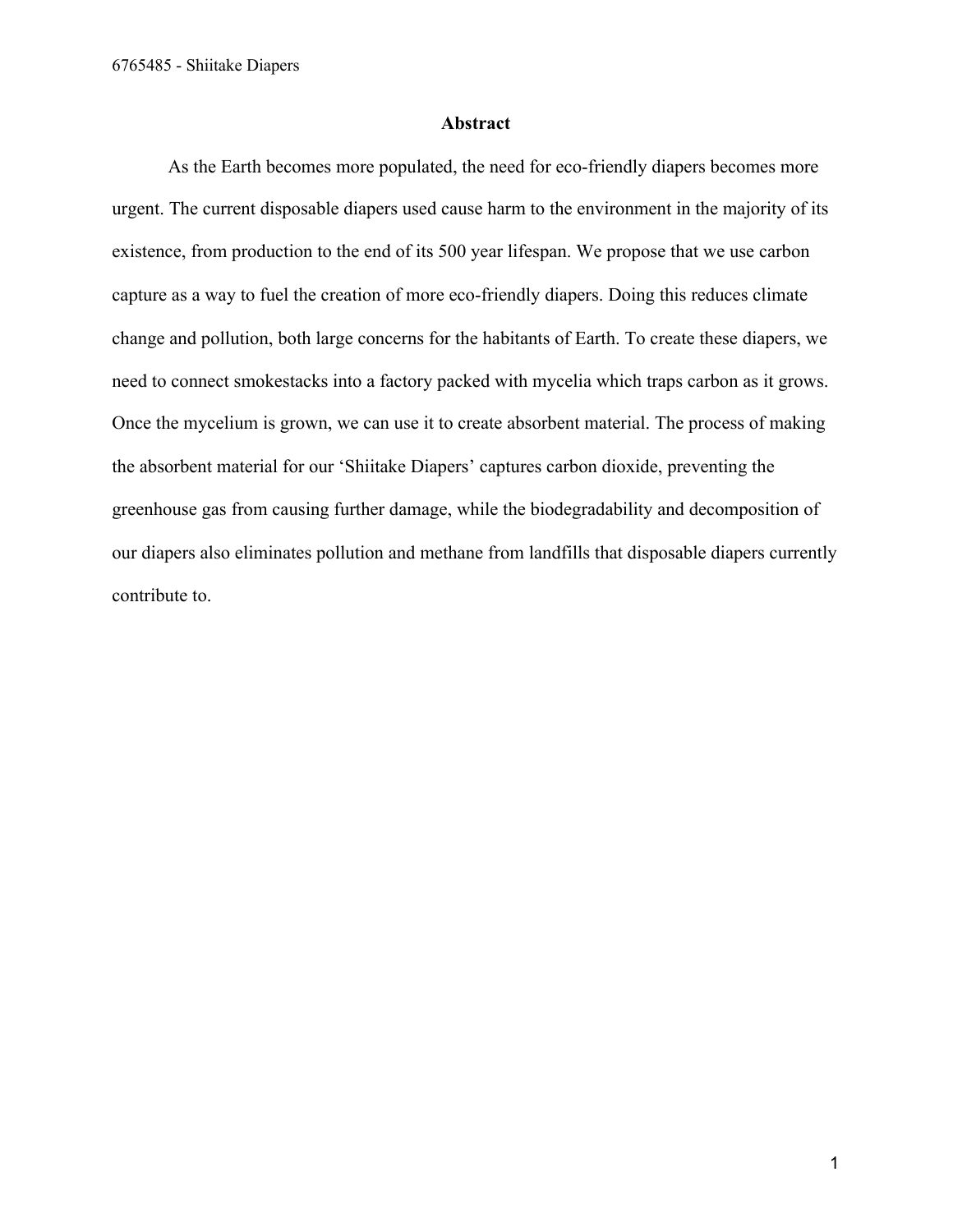Manufacturing eco-friendly diapers using CO<sub>2</sub> emissions from smokestacks

## **Present Technology**

Diapers are critical to a baby's health and well-being. The amount of waste disposable diapers produce is enormous. Today, disposable diapers are primarily made of cellulose, polypropylene, polyethylene and a super absorbent polymer, as well as minor amounts of tapes, elastics and adhesive materials.

The diaper can be broken down into three main parts: the inner layer, the absorbent core and the waterproof outer shell. The inner layer is the part that goes against the baby's skin and is typically made of polypropylene nonwovens. Polypropylene nonwovens take around 30 years to degrade, but it is not the worst material in modern disposable diapers. There are no fully biodegradable diapers currently and one of the most popular eco-friendly diapers is only 87% biodegradable and is made by the company Andy Pandy. They make their top layer out of nonwoven bamboo.

In most disposable diapers, the absorbent core is made up of cellulose fluff pulp (wood pulp fluff), polypropylene and super absorbent polymer (SAP). Fluff pulp primarily comes from wood and a popular diaper company, Pampers, bought 650K acres in North Florida and started harvesting the forest to produce pulp for the pampers diapers. On its own, cellulose pulp fluff is biodegradable but together, the entire core of the diaper can take decades to decompose. The absorbent material in most eco-friendly diapers still contains SAP and TCF (Totally Chlorine Free) Fluff Pulp.

Petroleum-based plastic and nonwoven materials make up the waterproof outer layer of the basic disposable diaper and these materials take the longest to degrade. Nonwoven means that the fabric was created by bonding fibres with a chemical, heat, mechanical or solvent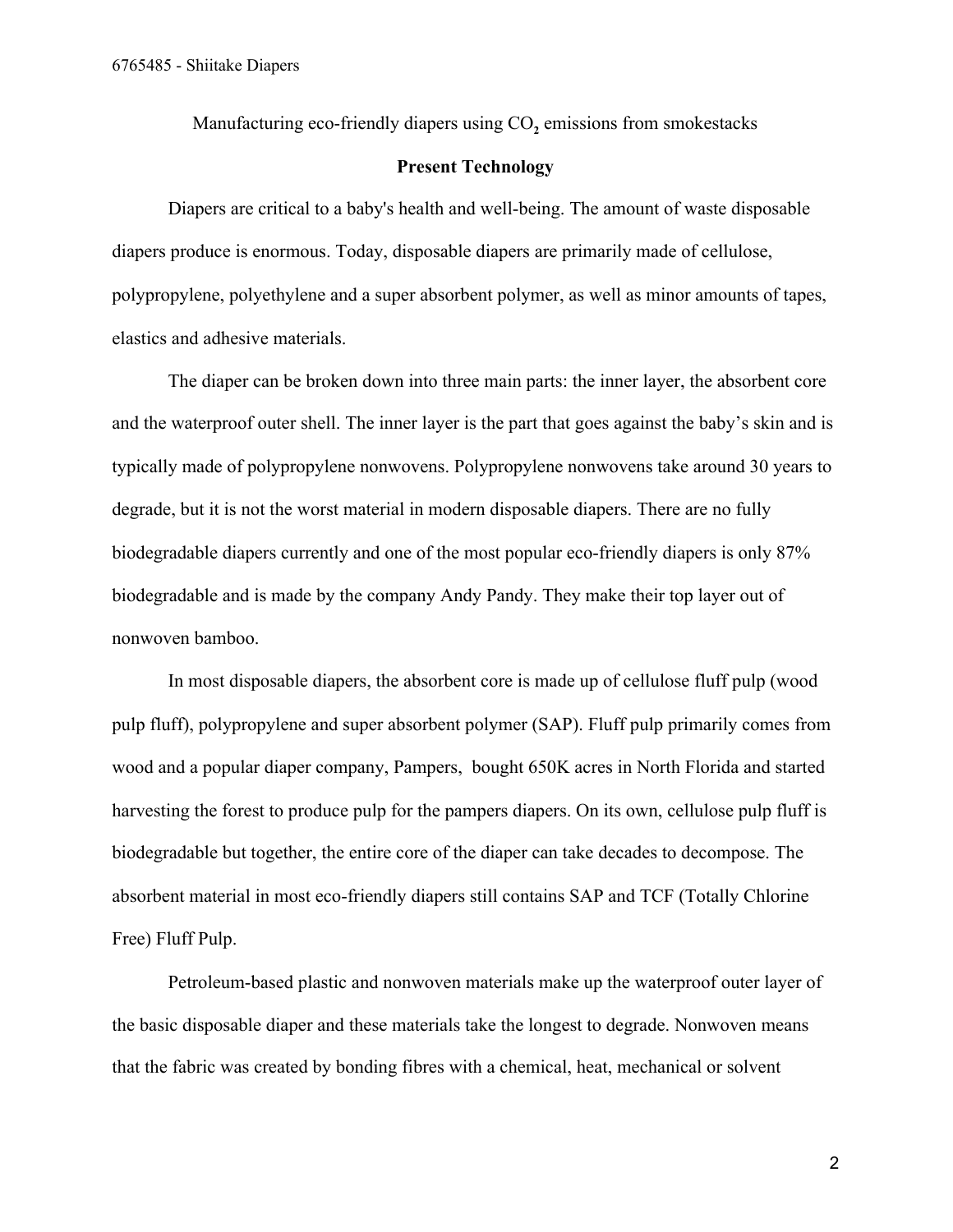solution. Most of the time, the petroleum-based plastic in disposable diapers is polyethylene and it can take centuries for it to decompose in landfills. While decomposing, plastic releases toxic chemicals that seep into the Earth's soil causing more of a negative environmental impact. In eco-friendly diapers, nonwoven bamboo (viscose) or a combination of a natural material and polyethylene is used.

For the rest of the diaper chassis, there are no biodegradable or compostable substitutes for the fastening systems and leg/waist gatherers. Nest Baby Diapers uses a naturally derived biodegradable synthetic rubber for adhesive and Bambo Nature uses a basic synthetic rubber adhesive. Eco-friendly diaper brands still have not figured out a natural product to replace the spandex, elastin and other chemically related products inside their diapers. In the near future, we hope that there will be fully compostable natural substitutes.

Altogether, one diaper takes over 500 years to decompose and damages the surrounding earth while doing so. Most diaper companies have made improvements in functionality at the cost of environmental health. In North America alone, we are throwing away 30 to 40 billion diapers a year, which leaves massive amounts of slowly degrading plastic in our landfills. Our product will not include any plastic and will be made of compostable materials that will nurture the soil.

## **History**

#### *Carbon Capture*

Carbon capture and storage is the process where waste carbon dioxide is taken and then deposited in a place where it cannot re-enter the atmosphere. Carbon capture occurs in nature and is being mimicked by man-made products as well. Using  $CO<sub>2</sub>$  Capture and Storage (CCS) in order to prevent climate change was an idea first mentioned in 1977. At that point in time there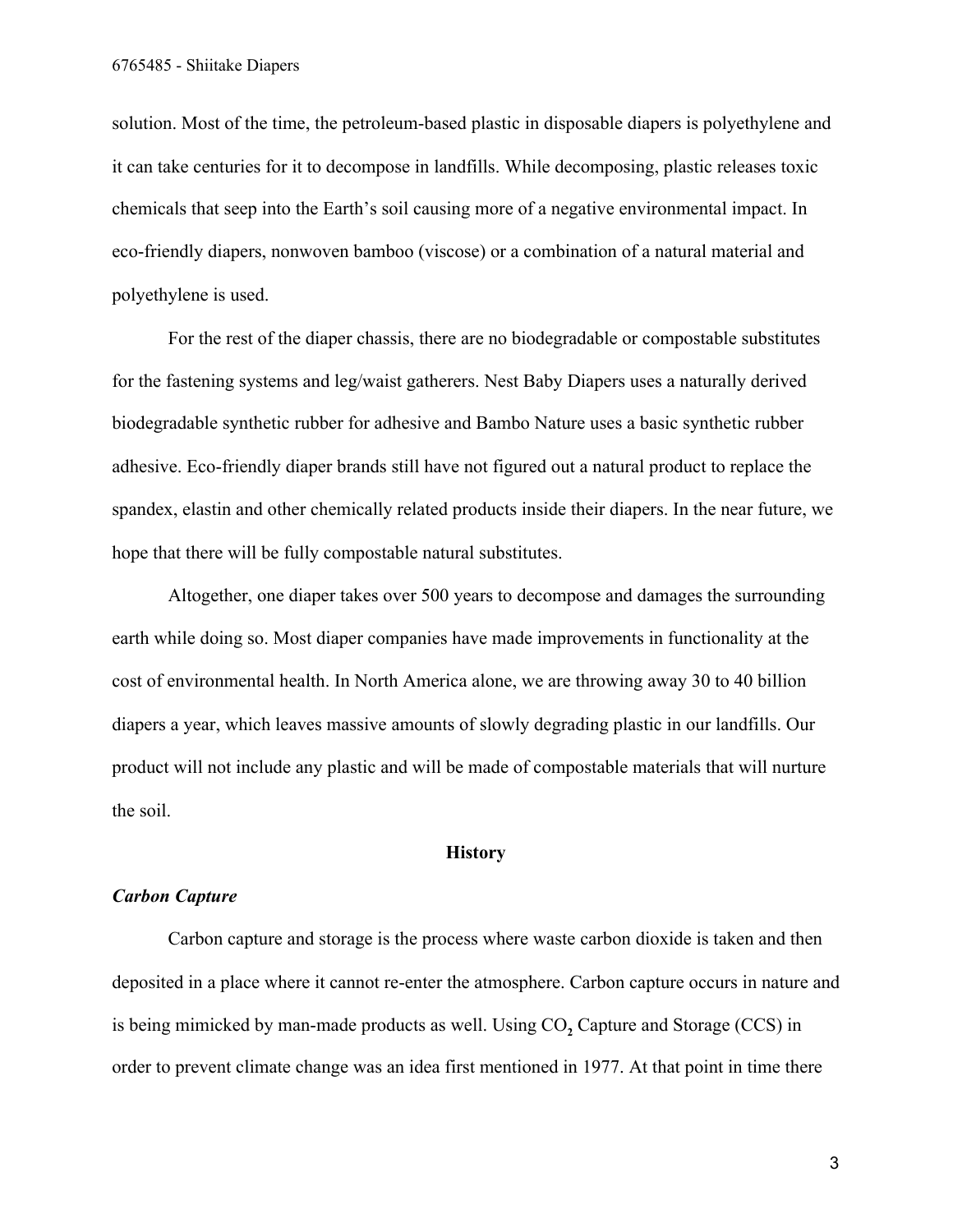was already carbon capture technology, but it was used for other purposes. The pre-existing carbon capture tech dating from the 1920s was intended for separating natural gases and carbon, in order to be able to put the gas for sale. The carbon captured would then be injected into oil fields to enrich them, in a process called Enhanced Oil Recovery (EOR). By the end of 2012, there were 5 major CCS projects that were progressing and 23 others developing.

Fungi paired with plants, has been found to carbon capture extremely well, allowing the soil to contain up to 70% more carbon dioxide, indefinitely. Mycelium, the vegetative part of the mushroom/fungi, is responsible for a large part of this process. Fossils prove that mycelium has been around for over a billion years but they were only discovered by Beatrix Potter over a century ago. Mycelium has been said to possibly be the solution to climate change, and is being tested for use in a few mediums, including in packaging for shipping products.

The idea for using mycelium to carbon capture originated from two mycologists in 2002. The company "HiveMind" later conducted an experiment where they tested the fungi's carbon sequestering abilities. The results were surprising, the mycelium allowed the capture of over 100 tons of carbon and N**2**O from a 500 square feet space, while also improving the health and lifespan of the plant itself. Mycelium can also survive a forest fire, even if the tree it is attached to cannot. In 2016, engine manufacturing company "Cummins Diesel" reached out to HiveMind to help in reducing their carbon emissions to 16.5 million tons by 2025, oil company Shell closely following, working to reduce emissions by 230 million tons by 2030 with HiveMind in 2019. HiveMind has also created a smaller company named NetZero that works to help everyday people use carbon capture to help the planet. NetZero has found that mycelium doubles the carbon capture rate while also being cheaper than using mechanics.

#### *Smokestacks*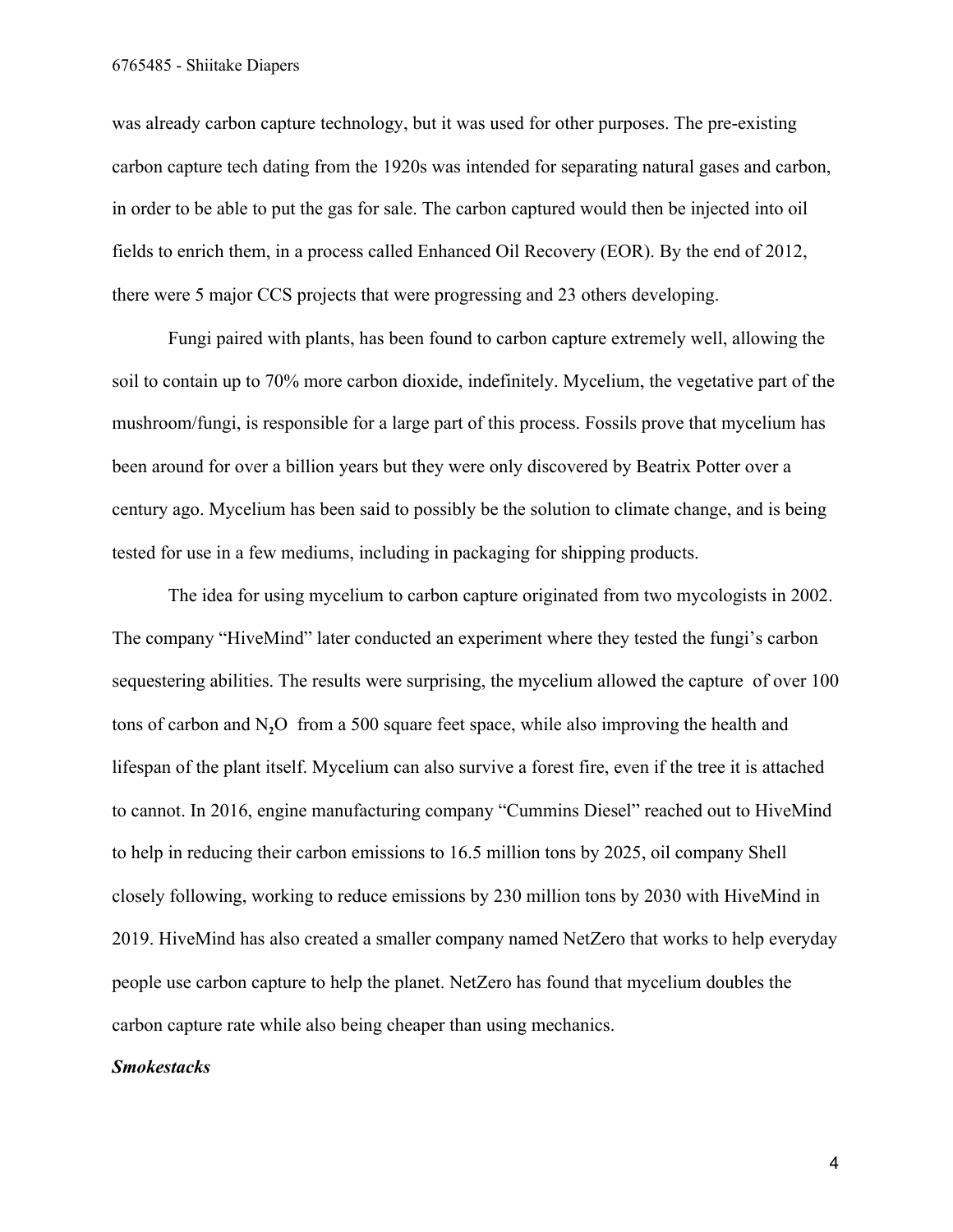Smokestacks are vertical exhaustion or venting pipes that are used to disperse pollutants and gases from buildings over a larger area, in order to make the gases less concentrated. They were first made in 1836 during the Industrial Revolution. Pollutants released into the atmosphere by these pipes are nitrogen oxides, sulfur oxides, carbon dioxide, carbon monoxide, and particulate matter. Polluted air from power plant smokestacks prematurely killed around 52,000 people in the U.S., according to a study MIT did in 2013. Since smokestacks do create a lot of pollution and greenhouse gases, there are on-going projects that are trying to scrub the CO2 and harmful gases out, in an attempt to reduce harm caused to the environment.

## *Diapers*

Around 4000BC, in Central Asia, swaddling was used to contain the waste of infants. This swaddling was not the most sanitary and resulted in crying, skin ulcerations and disease. In Ancient times, mothers would use natural resources such as Milkweed leaves, and animal skin to create a diaper for her baby. Natives often used seal skin or rabbit skin as an outer layer, and used moss or grass as an absorbent material inside. Mothers in warmer, more tropical climates, would use elimination communication. In the late 1800s, pieces of cotton or linen were used for a diaper, using a safety pin to secure it. As the world became more aware of bacteria and its harmful effects in the early 1900s, mothers learned to boil the pieces of fabric before reusing them. In 1942, a Swedish man came up with the first disposable absorbent pad in a diaper, made of unbleached creped cellulose tissue. Four years later in the U.S., Marion Donovan, a mother of three, patented waterproof coating for cloth diapers and clips that were safer than the pins being used. In the 1950s, "Curity'' created the first pre-folded diaper, and at the same time, the popular diaper brand "Pampers'' came out with their all-in-one system. Newer diaper styles also came out, pre-formed with plastic clips. In the 1960s, after the invention of pulp mills, disposable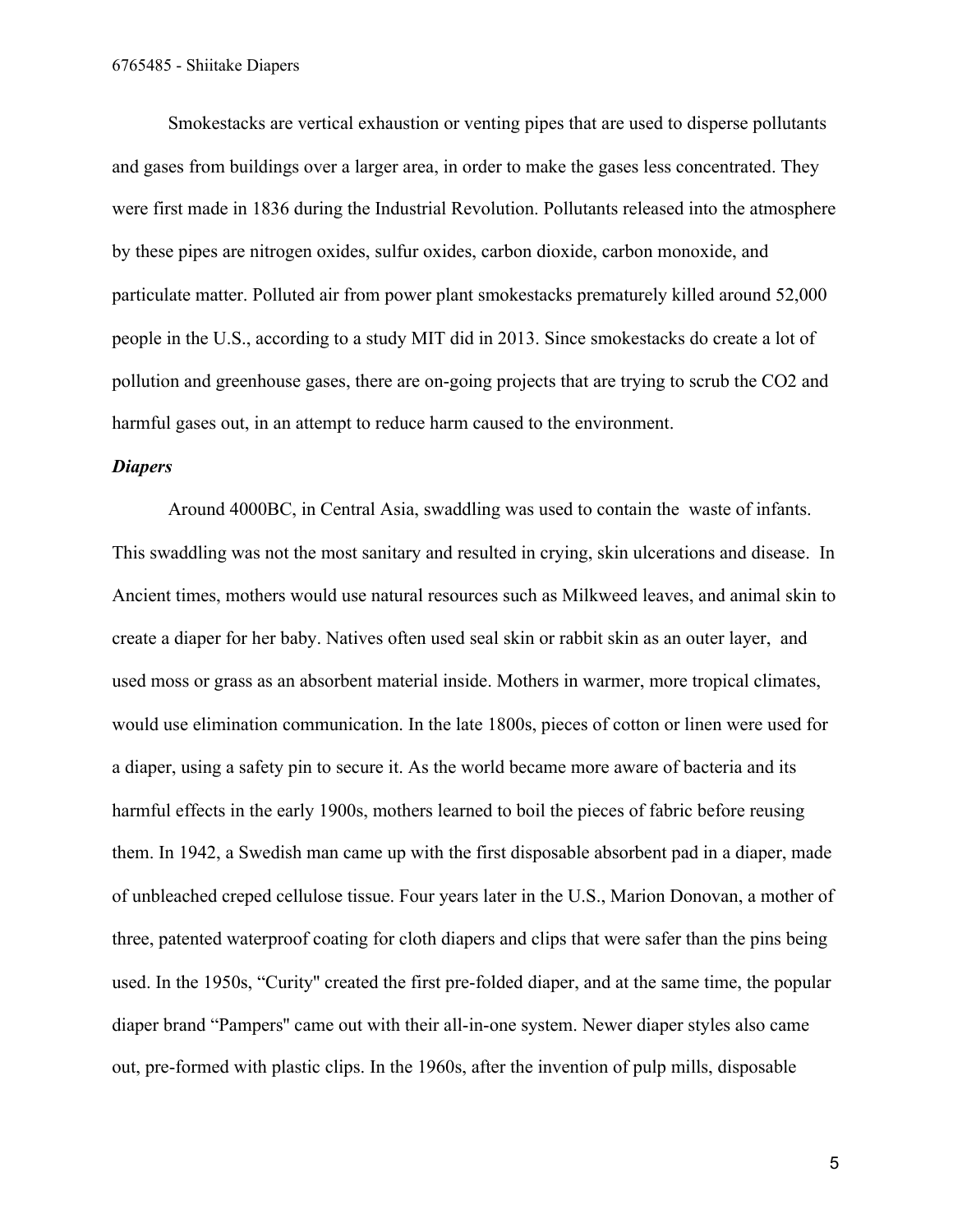diapers began to be made of cellulose fibers instead of paper. Disposable diapers started growing in popularity in the 1970s and is predominantly the type of underwear that parents opt to use to this day. However, debates concerning the environmental consequences of using disposable diapers spurred in the 1990s, and the discussion still continues. In the U.S. in 2016, around 20 billion disposable diapers ended up in landfills annually, which secrete methane gas, another greenhouse gas. Disposable diapers accounted for almost 3.5 million tons of annual waste.

## **Future Technology**

The future of diapers can be a green one. Our technology offers fully compostable diapers that will effectively eliminate diapers from rotting in landfills for centuries. The eco-friendly process will start with the creation of the diapers. Carbon emissions from factories will be captured then absorbed by our naturally grown mycelium, which will in turn transfer the carbon into the soil. Alongside storing carbon, the mycelium will serve as being the primary ingredient in our non-toxic eco-friendly diapers.

The diaper can be broken down into three main parts: the top layer, the absorbent core and the bottom layer. The most important part of the diaper is the absorbent core, which is where most of the waste resides. For the absorbent core of our diapers, we will be using mycelium and a small amount of cellulose fluff pulp. Mycelium is the vegetative part of a fungus, made up of a network of white filaments (hyphae). It is an incredibly absorbent material that can retain liquids for long periods of time. Being a natural fungus, it will easily compost and nourish the surrounding soil. Mycelium is also excellent for carbon sequestration and will transfer carbon to the soil before it makes its way into our diaper products. Current diapers use biodegradable cellulose pulp, which is fully sourced from wood. Our product will replace a majority of the cellulose fluff with mycelium to act as the absorbent factor, thereby reducing the need for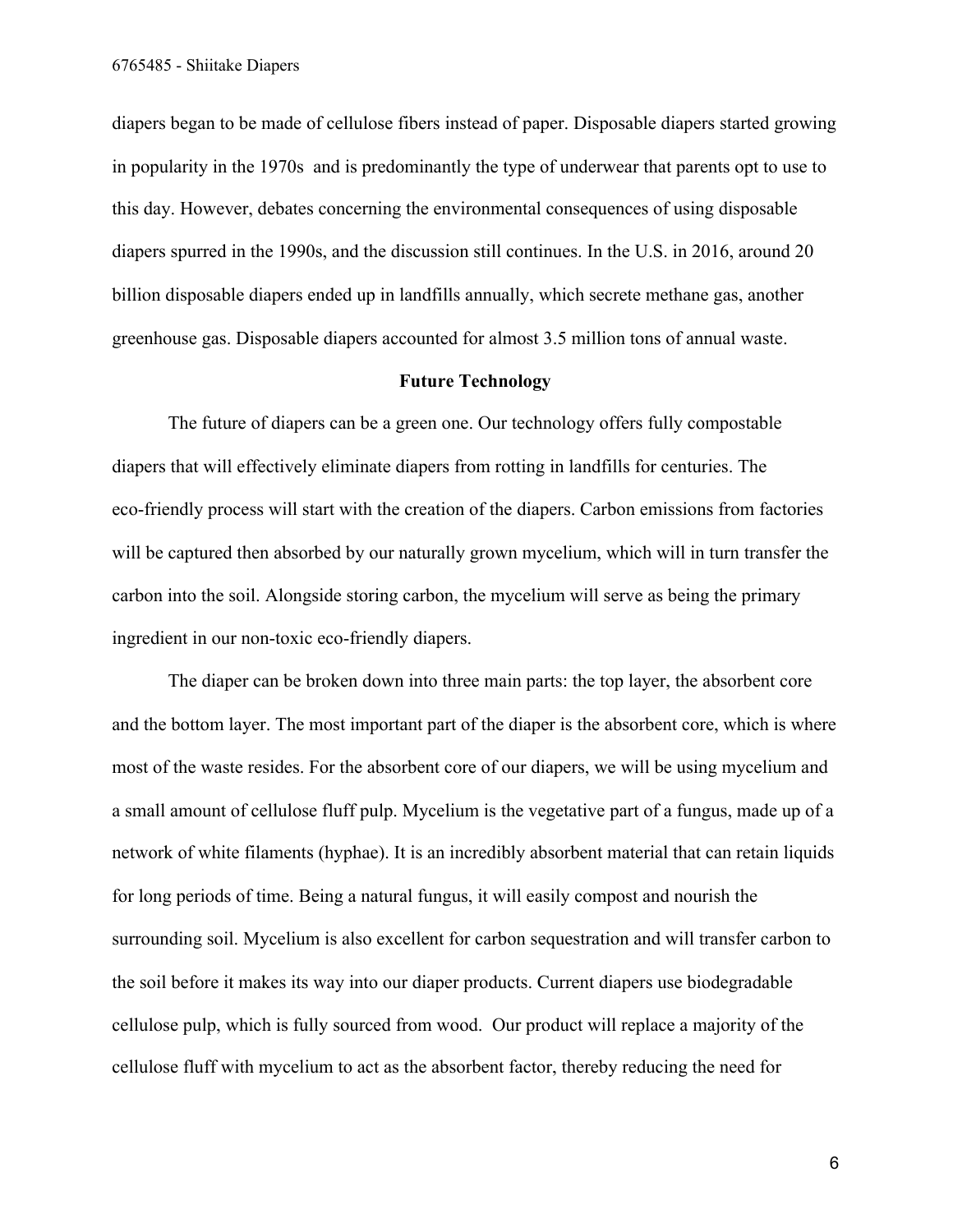wood-sourced cellulose fluff. However, some wood fluff pulp will be needed to keep diapers light, comfortable and soft.

Alternative solutions for the adhesive, velcro tape and elastic trim for the waistband and legs still remain a challenge. In 20 years, we imagine that there will be significantly better compostable plastic-alternative products. Since biodegradable plastic development is still underway, we are also hoping for completely plastic-free adhesives, elastics and velcro tape and we would prefer that they were derived fully from non-chemical ingredients.

Currently, there is no waterproof plastic film that is made from entirely biodegradable or compostable ingredients that can be used for our bottom layer. Although most bioplastic is made from renewable biomass sources such as sugarcane, starch, corn and yeast microbes, it is also made with petroleum-based plastic. In order for our product to be fully compostable and have no chemicals seep into the soil during decomposition, the product must be 100% petroleum-free.

For the top layer of our diaper, we will be using non-woven mycelium fibres. The fibres will quickly transfer the liquid to the absorbent core and will keep the baby dry and happy. The mycelium will be grown without any use of pesticides, chemicals or toxins. Instead of bonding the mycelium fibres with chemicals, heat will be used to create the fabric. Additionally, the top sheet will have a coat of aloe to nurture and moisturize the skin. The aloe will come from the aloe barbadensis miller (aloe vera) plant The aloe contains antioxidants, enzymes, Vitamins A and C which can help treat inflammations, burns and dry skin.

Our environmentally friendly diapers will significantly diminish the number of hazardous materials in our environment. It will provide the same features as popular diapers of today while promoting sustainability for our environment. The promise of better plastic alternatives for adhesives and elastics will further allow our diapers to be fully biodegradable and safe. Our goal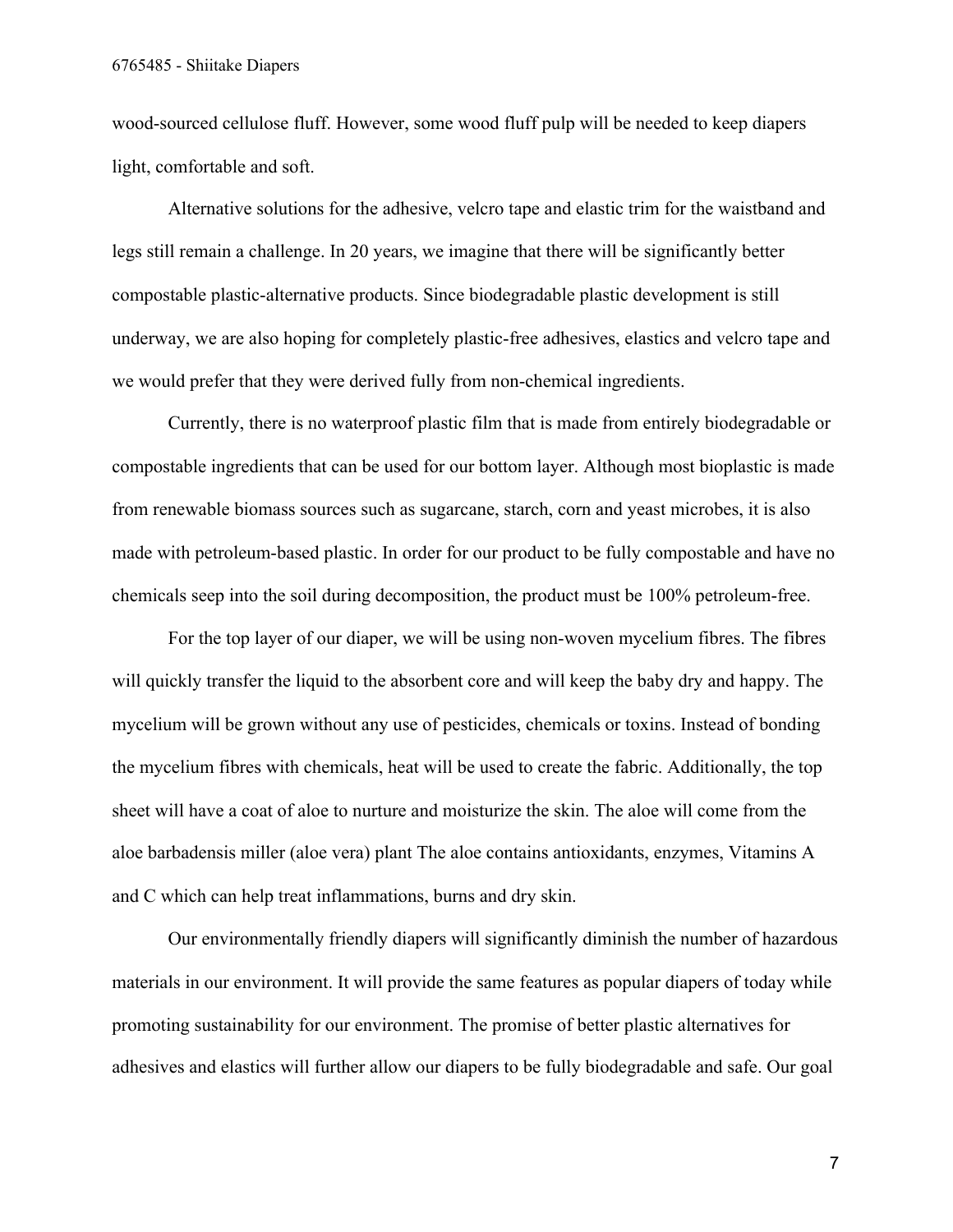is to have a product that will have zero negative impacts on our natural world. Our environment does not tolerate plastic, so why should we.

### **Breakthroughs**

The breakthroughs need to happen in three principle areas: 1. factory design, 2. mycelium optimization and 3. product design.

### *Factory Design*

Important elements of factory design will be carbon supply, the ventilation system and mycelium growing surfaces. The carbon supply will be through underground piping, which is well known, but has to be combined with ventilation and environmental controls to ensure optimal growing conditions for the mycelium (e.g. humidity, carbon concentration) and to keep out contaminants such as bacteria and outside fungal spores . The breakthroughs would have to be in the design of the carbon supply (e.g. safely transporting emissions from the partnering factory to our building), the ventilation; separating the carbon dioxide from the other gases that are being sent to our factory, and regulating the carbon dioxide being spread around the growing rooms. Since we're growing the mycelium on boards stacked in columns, we have to make sure that there are multiple entrance points for carbon dioxide to enter from so that all the mycelia have access to proper amounts of carbon.

#### *Mycelium Optimization*

Fungi have one of the highest bio masses in the world and since using mushrooms to build things, instead of breaking them down, is a relatively new idea, there's limited information on what type of mycelium would be best for our purposes. There are around 75,000 species of fungi that are scientifically identified and scientists believe that there may be millions of species still left unidentified. For our technology to work, we need to find a fungus with a mycelium that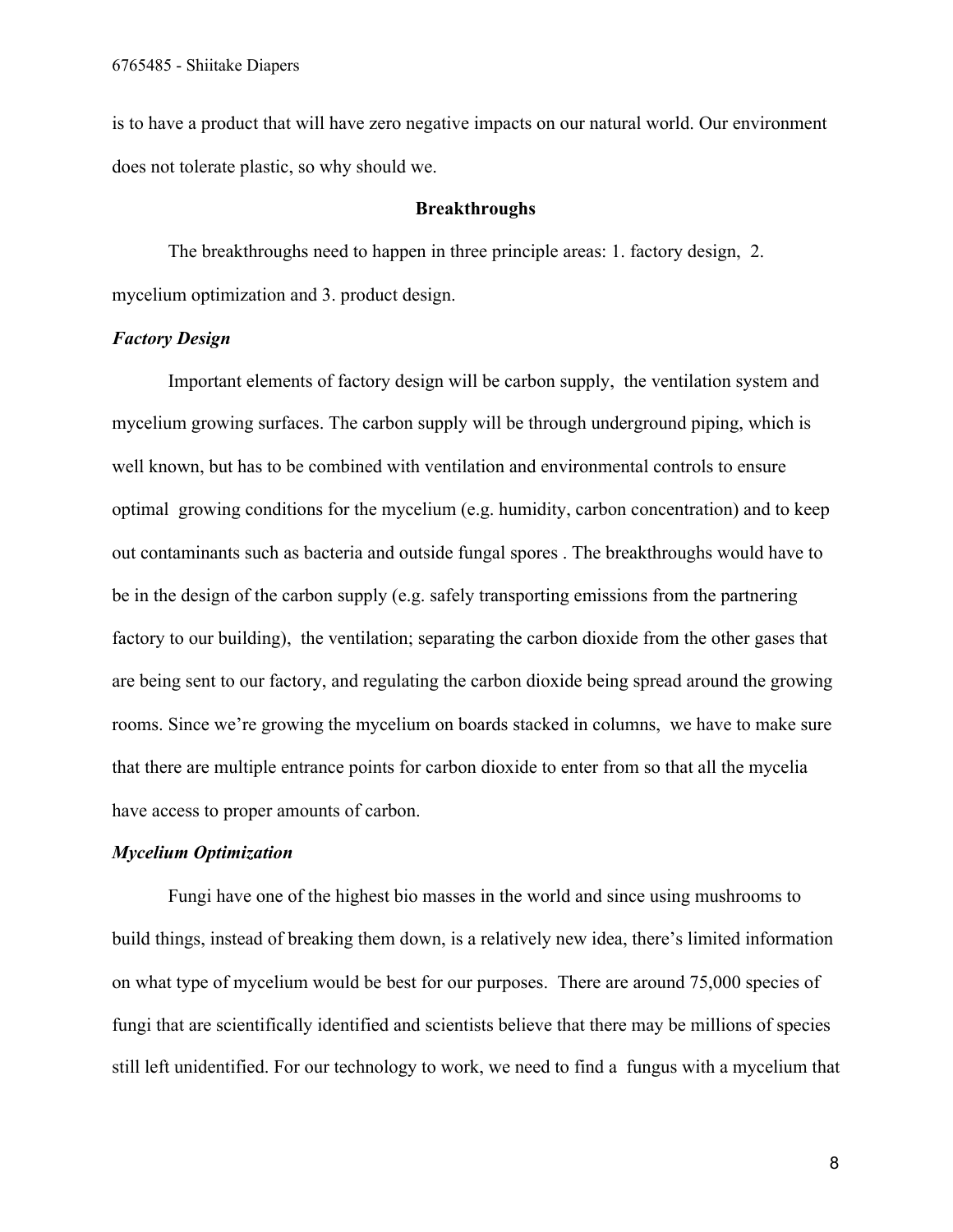is non toxic and non irritating to humans, all while being very absorbent to it can do the job a regular diaper would. The ideal mycelium will also be fast growing and will absorb a lot of carbon relative to its weight.

 Mycelium are categorized into three basic groups based on how they acquire nutrients; mycorrhizal, saprophytic and parasitic . Mycorrhizal mycelium obtains nutrients from living plants such as trees in a symbiotic relationship; saprophytic mycelium absorbs nutrients from dead organic matter (e.g. rotting logs) and parasitic mycelium feeds off a living host. For our technology, the parasitic option is not the way to go because a living host is needed to grow it and it would be hard to sell baby diapers based on a parasitic organism. So our choice will be between mycorrhizal and saprophytic mycelia. We believe that saprophytic will be the easiest to grow because we would just grow the mycelium on boards that have dead organic matter on them - even cardboard!

 To discover which species of saprophytic mycelium is the best for our purposes we would perform a research project. We would take a variety of non-toxic saprophytic mycelium and test for all the necessary characteristics: effectiveness at carbon capture, growth rates (higher growth means we can produce more diapers in a fixed time period) and absorbency. The project would entail having each species grow in a sealed environment for a fixed duration such as 10 days with the same amount of carbon inputted into each growing container. The carbon level would be measured using a carbon meter at the beginning of the 10 days, as well as at the end. The mycelium with the biggest difference is the best at carbon capture. During these 10 days, the growth rate of each mycelium would be monitored (perhaps by weighing) and by the end we will also know which type of mycelium grows the quickest. To measure the absorbance of each species, we would need to dry out the mycelium and then add a known quantity of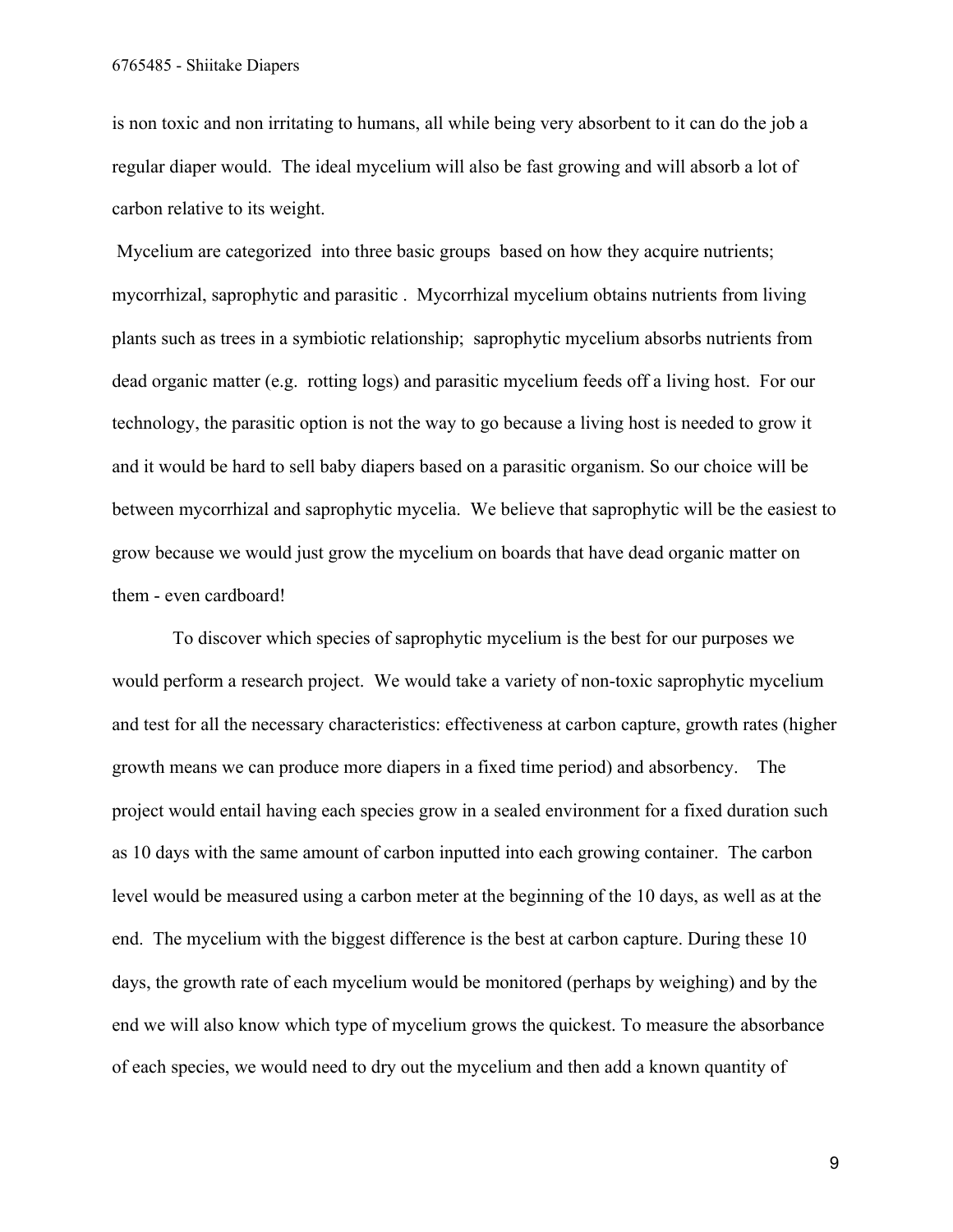water. The species that can hold the most water without leaking is the most absorbent. After all these tests, we will have the best mycelium for the job.

## *Product Design*

For our diapers to be effective at reducing negative substances in the atmosphere, all parts of our diapers have to be eco friendly. One component that doesn't have an eco friendly substitute is the elastic band to make sure the diaper is not too big or too small for the baby. Obviously it's very important for our diapers to fit babies, so making an elastic that is biodegradable would be an important breakthrough to make our technology come to life.

#### **Design Process**

The ideas that our team rejected for our mycelium carbon capture factory are as follows; a plastic used in the applications of our technology (e.g. diapers), the placement of our factory and growing all parts of the fungi. We moved on from these ideas through research and lots of group discussions.

Originally, we were just thinking about substituting the absorbent material used in baby diapers with our carbon capturing mycelium, thinking this would help solve the issue of all these diapers ending up in landfills. Just switching out the absorbent material meant that the plastic shell that gives a diaper its structure is still present. This plastic shell isn't decomposable and counteracts the environmentally responsible product we're trying to develop. Instead, we found that we could substitute the plastic for biodegradable plastic. Biodegradable plastics don't use fossil fuels to be produced, decompose much faster and don't release harmful substances into the atmosphere, like methane, when they do. Using biodegradable plastics allow our product to reduce carbon and greenhouse gas emissions by a substantial amount, compared to regular diapers.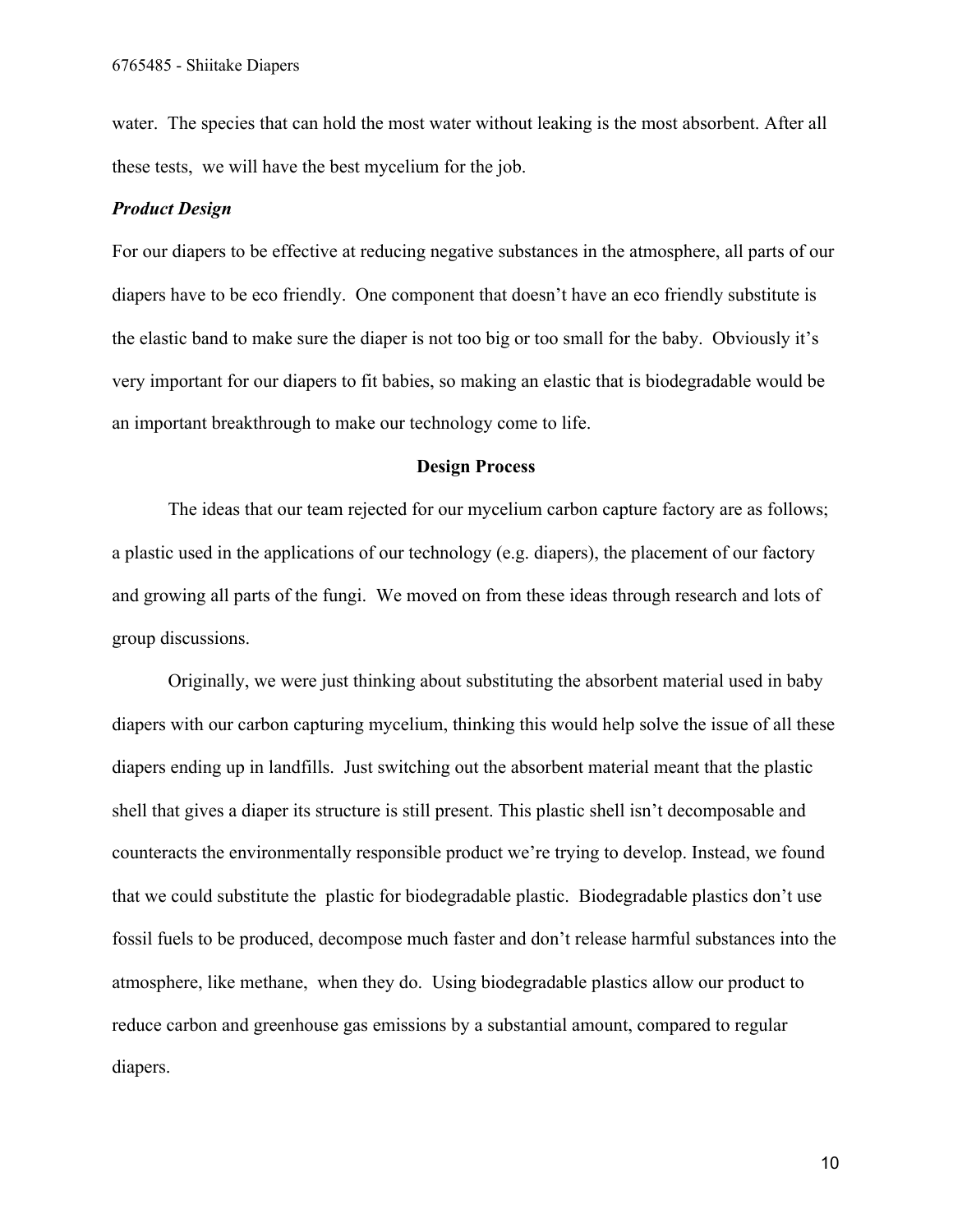Where our factory would be situated was another design issue that the group needed to work through. Originally, we thought that we should place our factory close to a city because there would be a lot of economic activity going on and therefore lots of carbon emissions. While this was an okay idea, we realized that carbon production in cities is widely distributed (in homes, businesses, cars on the road and public transportation) making carbon capture difficult. Without lots of carbon capture our factory design would not work. We then thought of the industries that produce the most carbon and arrived at energy production by burning fossil fuels, for example natural gas or coal fired electricity generation plants (we note that there are no longer any coal fired plants in Ontario but there are in lots of other places). Situating our factory close to an energy generation plant would put us close to a large source of carbon , but we still need to ensure our mycelia would have access to it. This led to our final idea, to transport the electricity generation plant's carbon to our factory through pipes, instead of having the generation plant use a smokestack to release carbon dioxide into the atmosphere. By doing this, we are making sure that the mycelium have access to lots of carbon, and we are helping reduce the carbon footprint of the factory we are working alongside.

Our final design that we rejected was the process for growing our carbon capturing material. Originally, we thought that we should grow the whole fungi (spores, mycelia, hyphae, mushroom…), but this would lead to us having to have a large growing space that included soil. This didn't seem very efficient to us, so we researched the other options we have. We arrived at just growing the mycelia. The mycelium is the equivalent of the root systems for a fungus; they obtain nutrients and capture carbon dioxide. The mycelium is very adaptive in terms of where it can grow and it grows very quickly. Growing just the mycelia would take up less space because we could grow them on big sheets that are stacked on top of eachother; kind of like baking trays.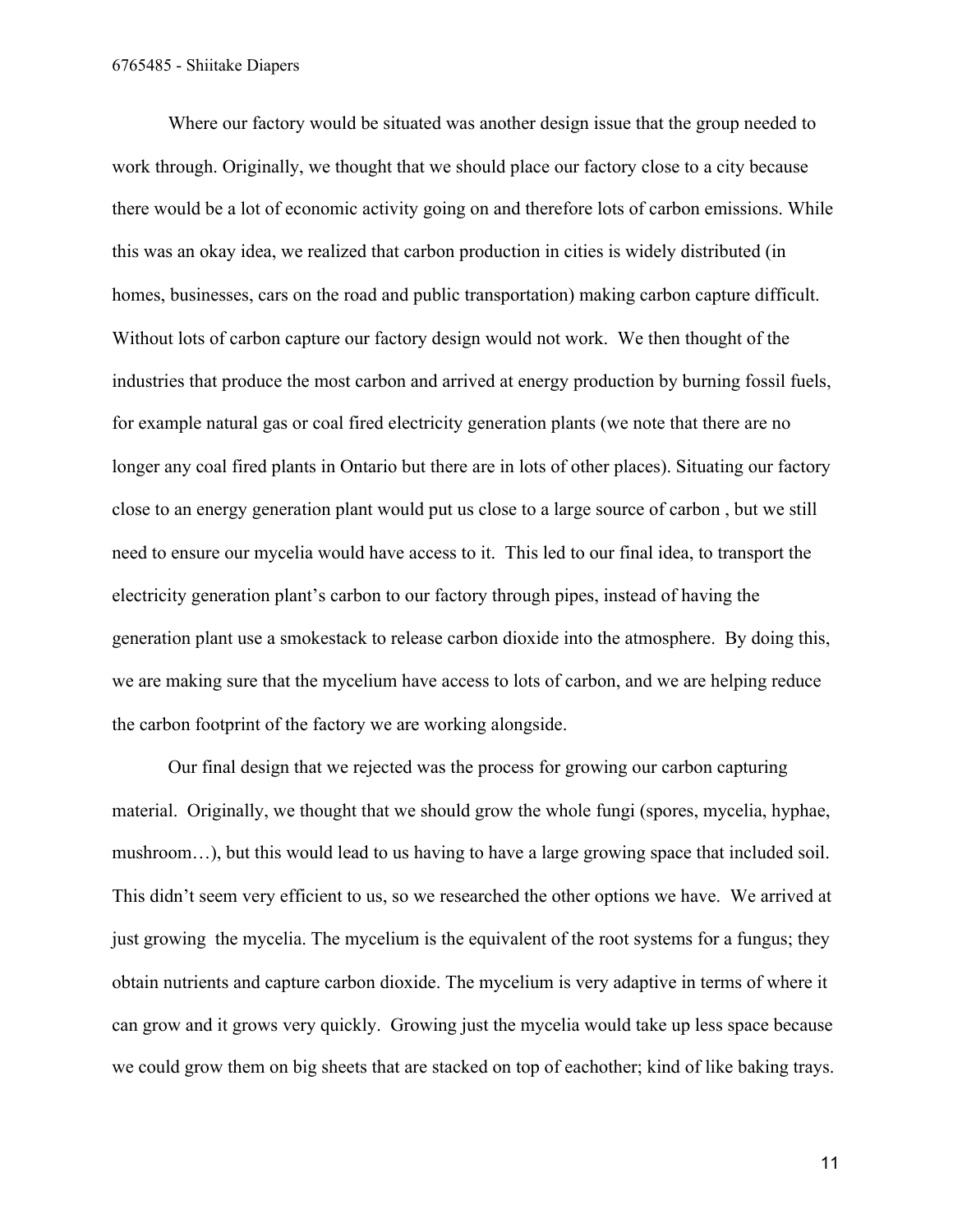6765485 - Shiitake Diapers

## **Consequences**

Every technology has its pros and cons, the goal is to find a technology where the pros outweigh the cons, and we believe that our diapers made with carbon capturing mycelium meets this goal. Of course, it still has its own cons.

Our technology is still in the early stages of development and we're not sure if it's the most effective up and coming technology for carbon capture/sequestration. Our research project (see Breakthroughs), would take a significant amount of money, money that may be better used on other developing carbon sequestration technologies more effective than ours.

On the other hand, the positive consequences for our technology could help with the fight against climate change. Growing the mycelium using emissions from a nearby factory will greatly reduce the carbon footprint of that factory and will reduce the amount of carbon dioxide going into the atmosphere.

Our diapers will also help replace waste made by disposable diapers. Lots of trees and fuel oil goes into the production of diapers, and on top of that they can take over 500 years to decompose. The Environmental Protection Agency reported around 20 billion diapers are thrown out each year in the U.S and other sources say that around 1.5 billion diapers are thrown away each year in Canada. If we can obtain just 0.5% of that market for Canada, we'll be able to replace 7.5 million disposable diapers with our own more environmentally friendly diapers each year.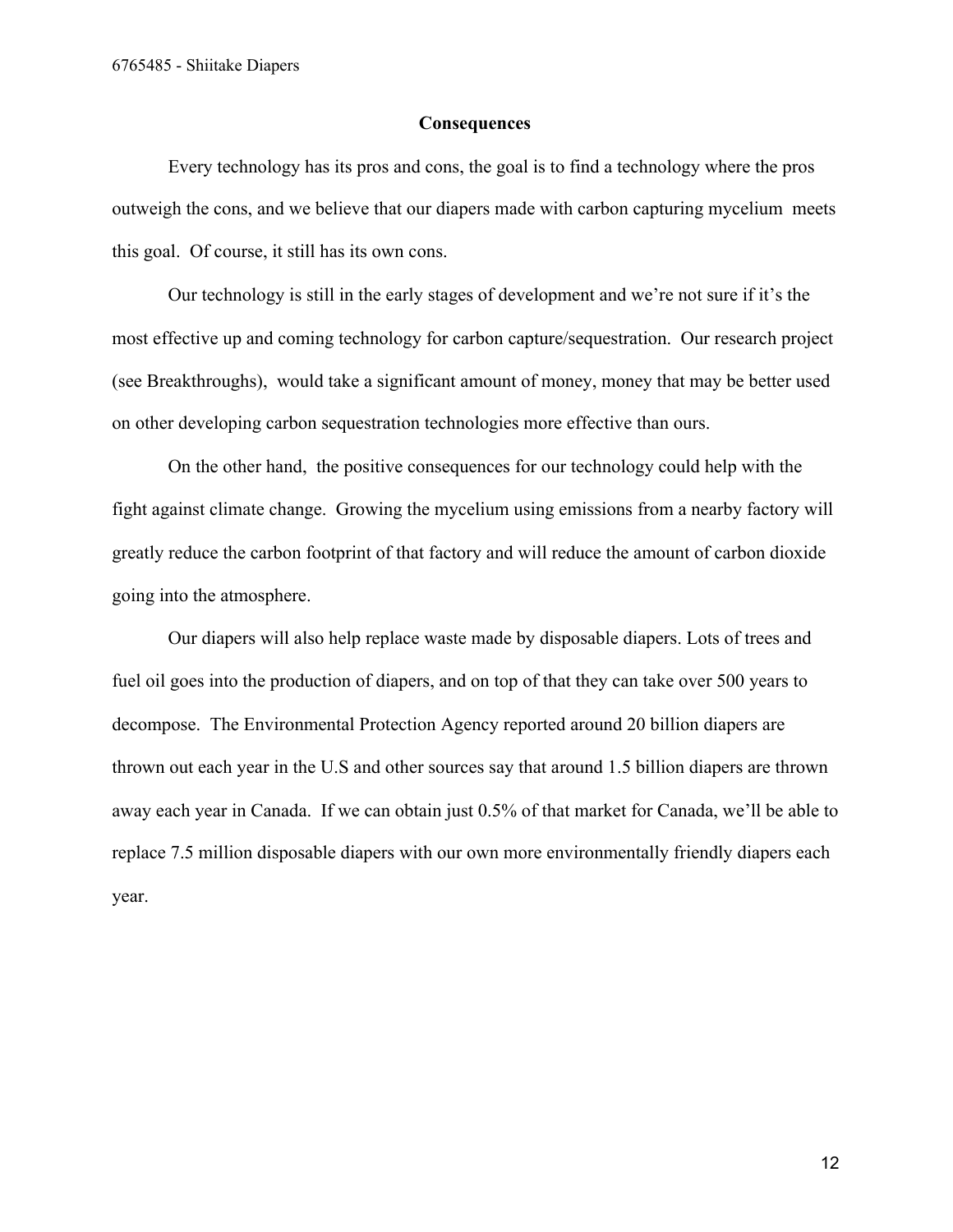## **Bibliography**

A. (2016, November 4). *Pampers (P&G) use of wood pulp*. Technology and Operations Management.

https://digital.hbs.edu/platform-rctom/submission/pampers-pg-use-of-wood-pulp/

- Abu. (2015, November 7). *diaper-factory* [image]. Retrieved from https://us.abuniverse.com/diaper-factory/
- Anissimov, M. (2021, February 03). *How Many Species of Fungi are There?*. wisegeek. Retrieved from https://www.wisegeek.com/how-many-species -of-fungi-are-there.htm
- Ashter, S. A. (2016). *Bioplastics an overview | ScienceDirect Topics*. Science Direct. https://www.sciencedirect.com/topics/engineering/bioplastics
- Baby Diaper Service. (n.d.). *About Baby Diaper Service* [ image ]. Retrieved from http://babydiaperservice.net/about/
- Babylist. (2020, March 23). *How Many Diapers Do I Need for Baby's First Year?* https://www.babylist.com/hello-baby/how-many-diapers-babys-first-year

BAHP. (2013). *How Diapers Are Made*. Diaper Answers. https://www.diaperanswers.org/how-diapers-are-made/

Bambo Nature. (n.d.). *Learn About Our Eco-Friendly Baby Product Ingredients*. Bambo Nature USA. https://bambonatureusa.com/pages/ingredients

Bayer, E. (2019, July 1). *The Mycelium Revolution Is upon Us.* Retrieved from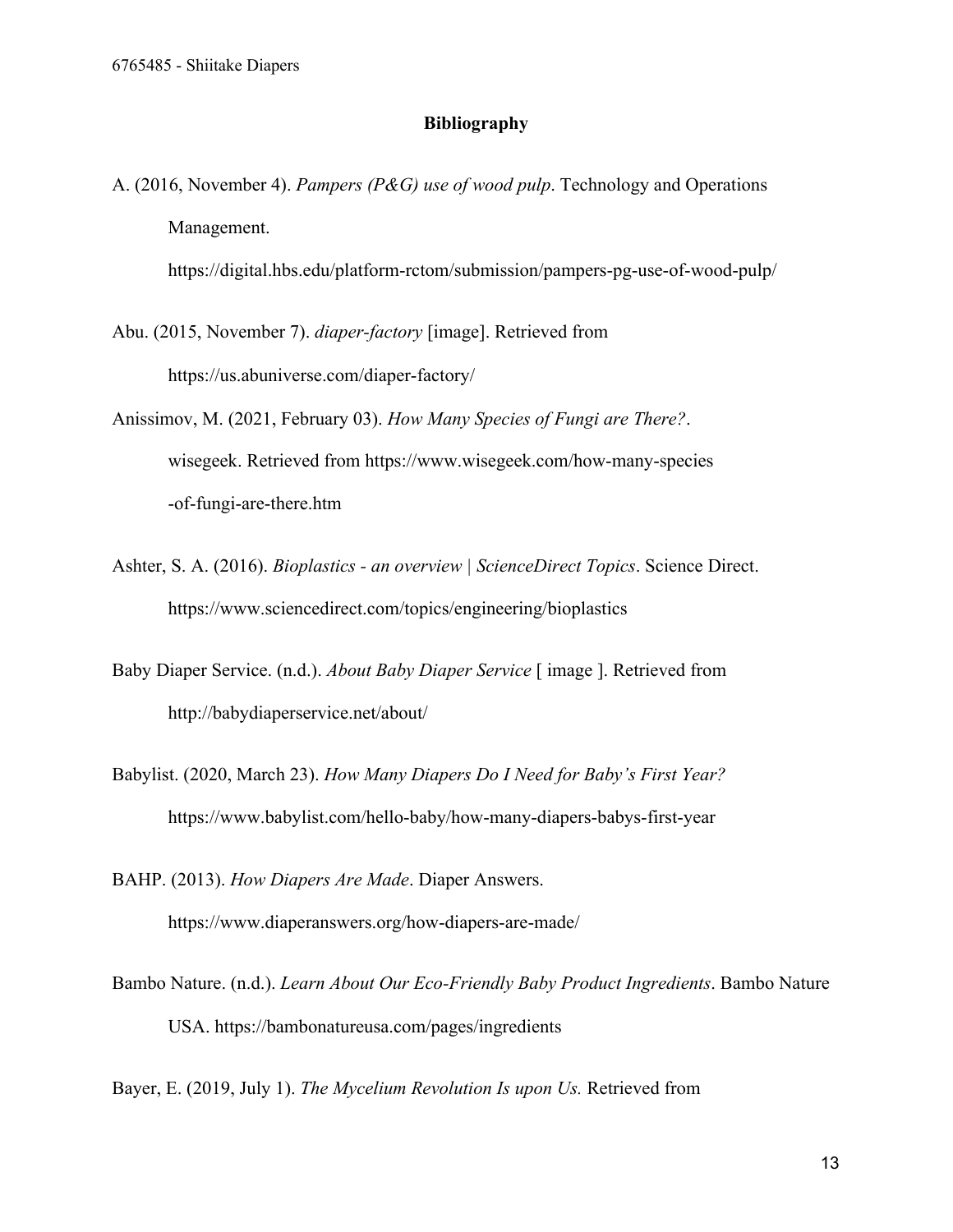https://blogs.scientificamerican.com/observations/the-mycelium-revolution-is-upon-us/

Bird, L. & CBC News. (2018, November 21). *The straight poop on disposable diapers, from cloth alternatives to a recyclable future*. CBC News. https://www.cbc.ca/news/canada/newfoundland-labrador/disposable-and-cloth-diapers-w aves-of-change-1.4904697

Blaetter, K. G. (2019, November 22). *What Are Smoke Stacks?*. Retrieved from https://sciencing.com/info-8068108-smoke-stacks.html

Brentwood Plastics. (n.d.). *Biodegradable Plastic Packaging*. https://www.brentwoodplastics.com/biodegradable-plastic

- Butler, K., & Gilson, D. (2008). *A Brief History of the Disposable Diaper*. Retrieved from https://www.motherjones.com/environment/2008/04/brief-history-disposable-diaper/#:~:t ext=1948%3A%20Johnson%20%26%20Johnson%20introduces%20first,%2C%201.4%2 5%20of%20municipal%20waste
- Casey, M. (2020, December 07). *Mycelium guide: Why you should inoculate your garden today*.. Insteading. Retrieved from https://insteading.com/blog/ mycelium/#:~:text=%20Types%20of%20Mycelium%20%201%20Mycorrhizae%3A%20 %E2%80%9CThe,their%20host%2C%20they%20can%20be%20indirectly...%20More

Cengage. (2020, February 9). *Mycelium*. Retrieved from

https://www.encyclopedia.com/sports-and-everyday-life/food-and-drink/food-and-cookin g/mycelium

Center for Climate and Energy Solutions. (n. d.). *Carbon Capture*. Retrieved from https://www.c2es.org/content/carbon-capture/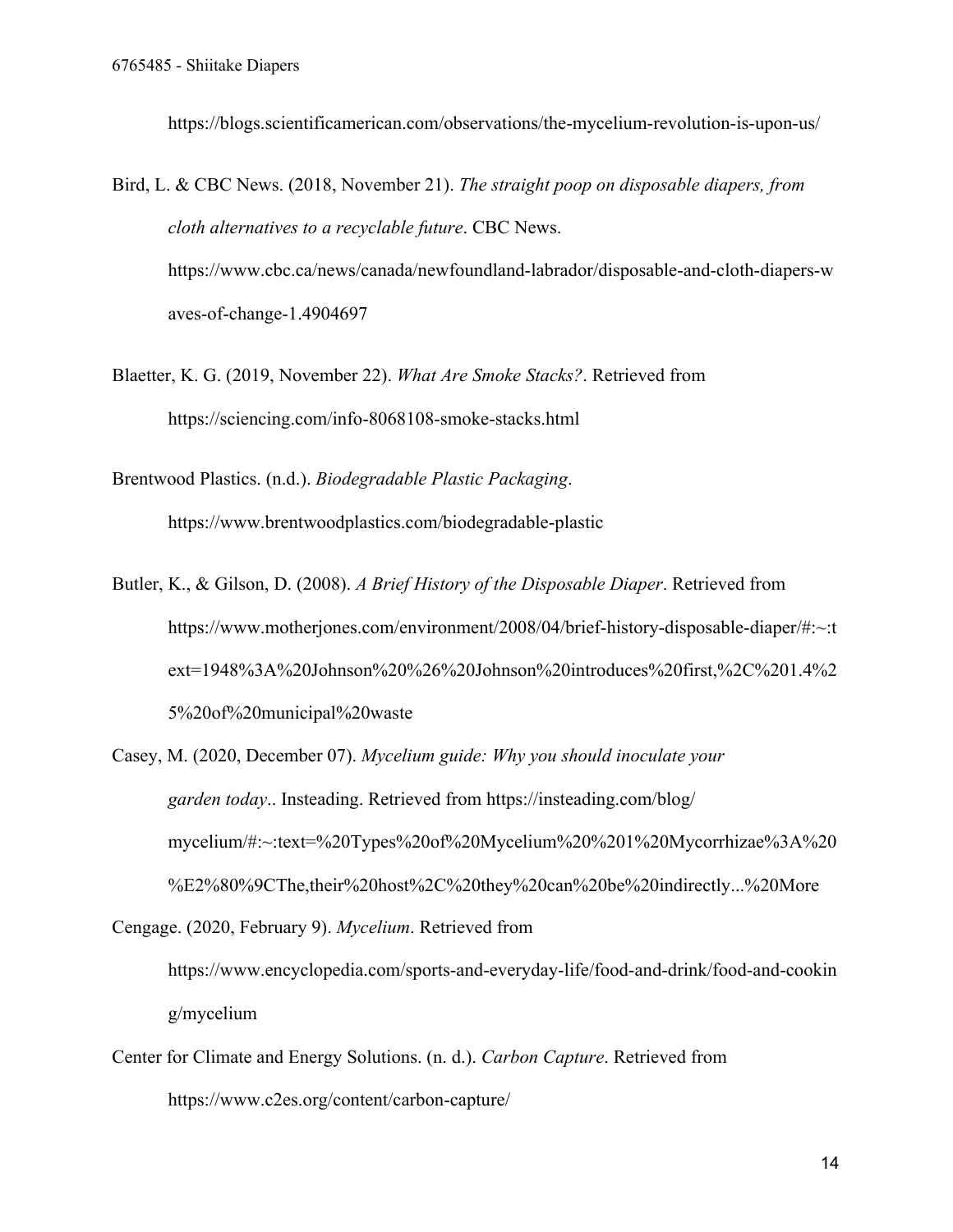- Charlotte Florida Weekly. (2018, October 11). *Diaper Drive to aid Healthy Start babies in need* [image]. Retrieved from https://charlottecounty.floridaweekly.com/articles/diaper-drive-to-aid-healthy-start-babies -in-need/
- Cimons, M. (2017, July 21). *Bye-bye, diapers. Hello, 'Elimination Communication'* [image]. Retrieved from

https://www.eco-business.com/news/bye-bye-diapers-hello-elimination-communication/

CO2Meter. (2015, July 07). *Monitoring co2 levels critical for mushroom farm success*.. CO2Meter. Retrieved from https://www.co2meter.com/blogs/ news/36681665-monitoring-co2-levels-critical-for-mushroom-farm-success

Communications, O. O. (2020, June 10). *Using Aloe Vera has multiple benefits*. Baylor College of Medicine. https://www.bcm.edu/news/benefits-using-aloe-vera

Conserve Energy Future. (2020, July 10). *Biodegradable plastics: Advantages, disadvantages and various uses of it.* Conserve Energy Future. Retrieved from https://www.conserve-energy-future.com/advantages-disadvantages -uses-biodegradable-plastics.php

Coren, M. J. (2012, July 2). *A Century-Old Technology To Extract Power From Smokestacks* [image]. Retrieved from

https://www.fastcompany.com/2680085/a-century-old-technology-to-extract-power-from

# smokestacks

-

Devitt, E. (2014, March 12). *The fungus among us: scientists discover a big player in the global carbon cycle*. Retrieved from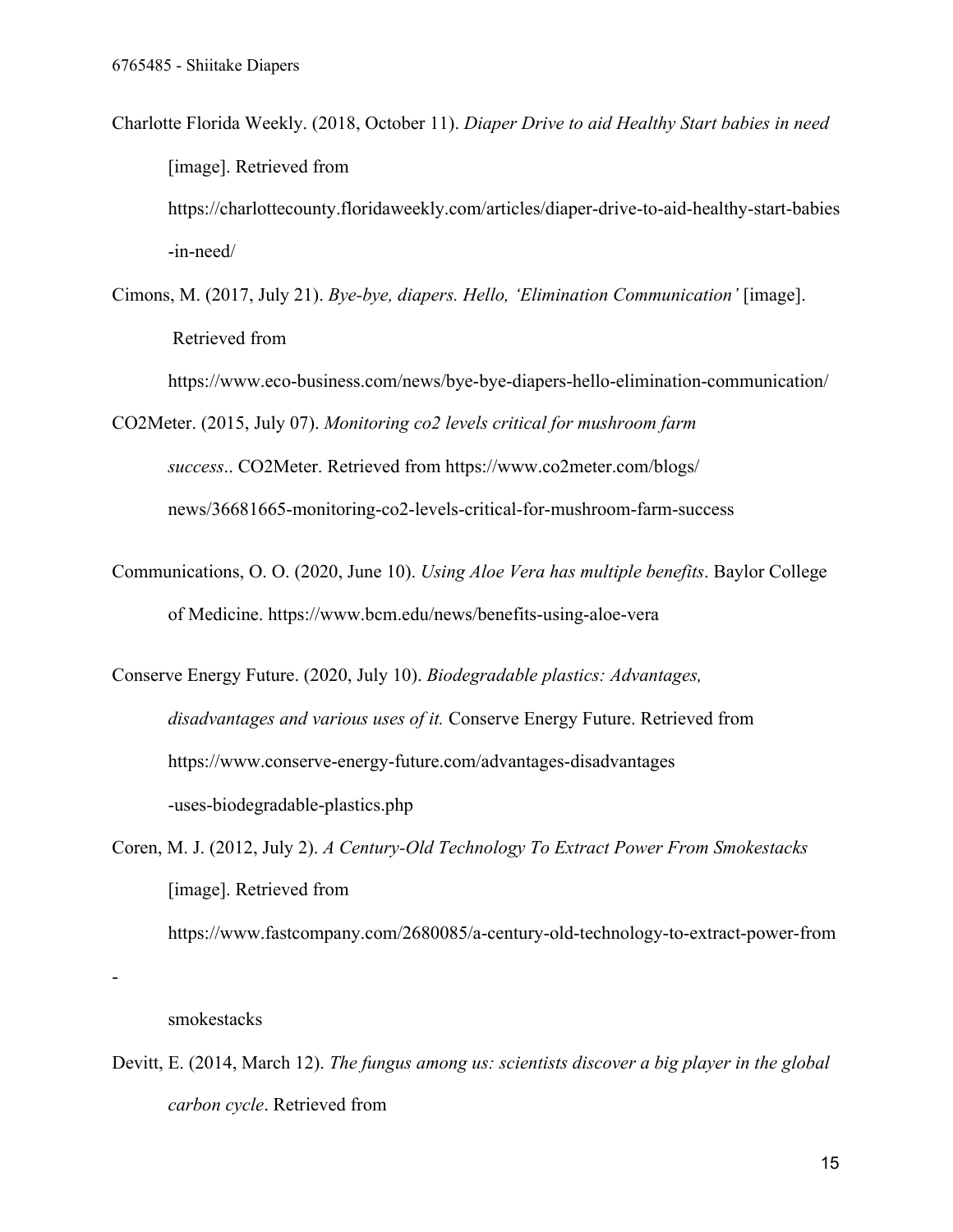https://news.mongabay.com/2014/03/the-fungus-among-us-scientists-discover-a-big-play er-in-the-global-carbon-cycle/

- Diaper Jungle. (2016, October 1). *The History of Diapers Disposable & Cloth The History of Diapers.* Retrieved from https://www.diaperjungle.com/pages/history-of-diapers
- Donev, J., Hanania, J., & Stenhouse, K. (2020, January 31). *Smokestack*. Retrieved from https://energyeducation.ca/encyclopedia/Smokestack
- Edmonton. (n. d.). *Composting* [image]. Retrieved from https://www.edmonton.ca/residential\_neighbourhoods/gardens\_lawns\_trees/composting.a spx
- Environmental Defense Club. (n. d.). *This is why fighting climate change is so urgent* [image]. Retrieved from https://www.edf.org/climate/why-fighting-climate-change-so-urgent
- Flo. ( 2020, May 12). *How Many Diapers Does a Newborn Use in a Day?* [image]. Retrieved from https://flo.health/being-a-mom/your-baby/baby-care-and-feeding/how-many-diapers-does

-a-newborn-use

Franklin Goose. (2013, February 9). *What's Inside Of A Disposable Diaper?* https://franklingoose.typepad.com/my-blog/2013/09/whats-is-a-disposable-diaper.html

Good Housekeeping. (2020, July 7). *The Ultimate Diaper Size Guide for Newborns, Babies, and Toddlers* [image]*.* Retrieved from https://www.goodhousekeeping.com/life/parenting/a32960612/diaper-sizes-guide/

Healthline Parenthood. (2020, May 15). *How Many Diapers Do I Need? A Guide to Stocking*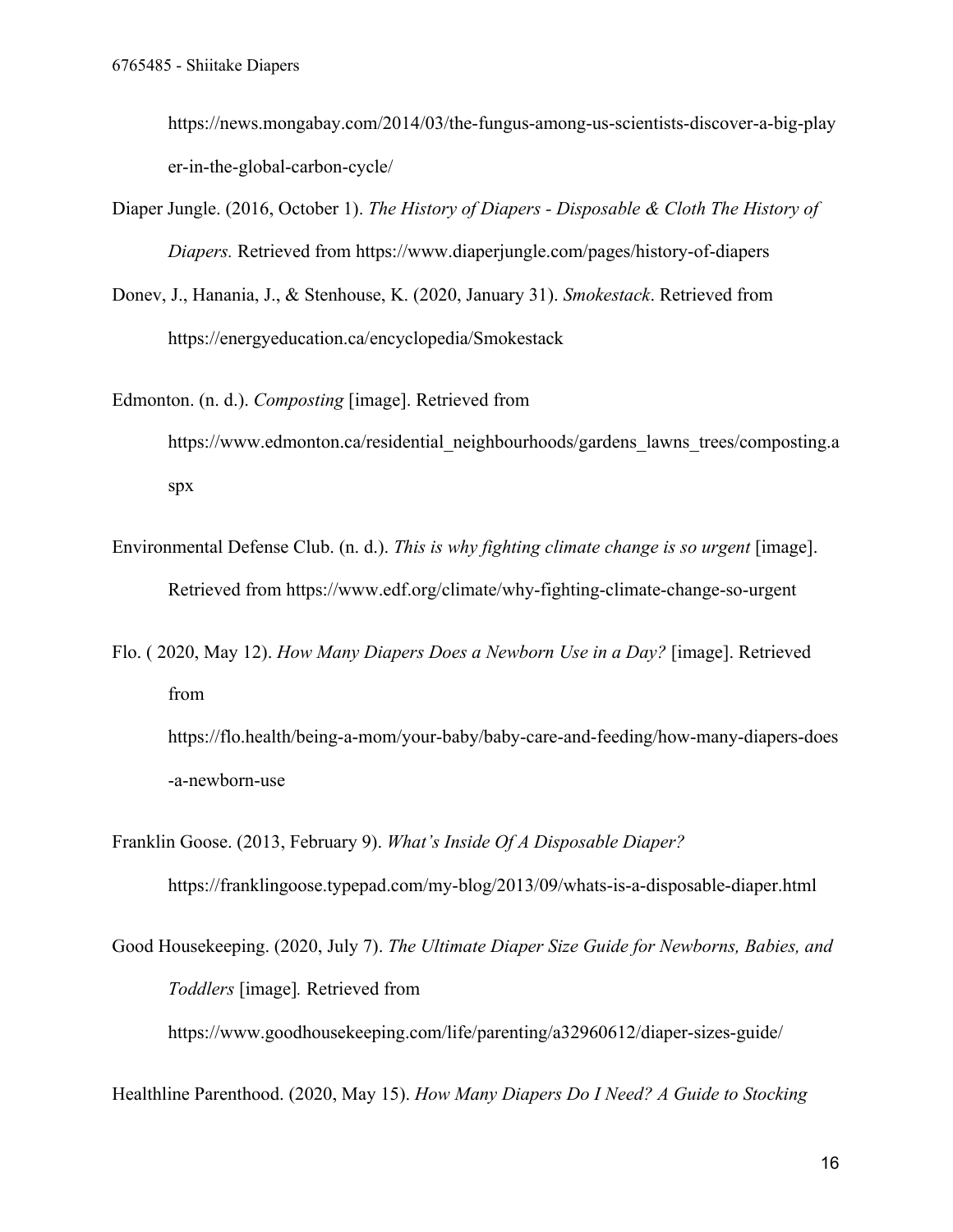*Up.* Retrieved from

https://www.healthline.com/health/baby/how-many-newborn-diapers-do-i-need

Idle, T. (2020, November 4). *From Carbon Sinks to Carbon Banks: Could Mycelium Help Resolve Our Climate Crisis?*. Retrieved from

https://sustainablebrands.com/read/product-service-design-innovation/from-carbon-sinksto-carbon-banks-could-mycelium-help-resolve-our-climate-crisis#:~:text=The%20answer %2C%20according%20to%20Kelly,part%20of%20our%20climate%20fightback.&text=I nstead%2C%20mycelium%20forms%20a%20network,even%20if%20the%20trees%20b urn

- IEAGHG. (n. d.). *A Brief History of CCS and Current Status.* Retrieved from https://ieaghg.org/docs/General\_Docs/Publications/Information\_Sheets\_for\_CCS\_2.pdf
- iStock. (n. d.). *Smokestack air pollution* [image]. Retrieved from https://newsroom.ucla.edu/file?fid=58af4d3e2cfac20c4a0c6679
- Jackman Eco Team Blog. (2017, October 12). *Garden and City Compost* [ image ]. Retrieved from http://jackmanecoteam.blogspot.com/2017 /10/garden-and-city-compost.html
- James, M. (2020, November 11). *Safe Disposable Diaper Guide*. Gimme the Good Stuff. https://gimmethegoodstuff.org/safe-product-guides/disposable-diapers/
- K. (2016, October 31). *How did prehistoric people handle baby poo?.* Retrieved from https://motherhoodinprehistory.wordpress.com/2016/10/31/how-did-prehistoric-people-h andle-baby-poo/comment-page-1/
- Keefer, A. (2019, July 02). *Environmental impact of disposable diapers.. OurEverydayLife*. Retrieved from https://oureverydaylife.com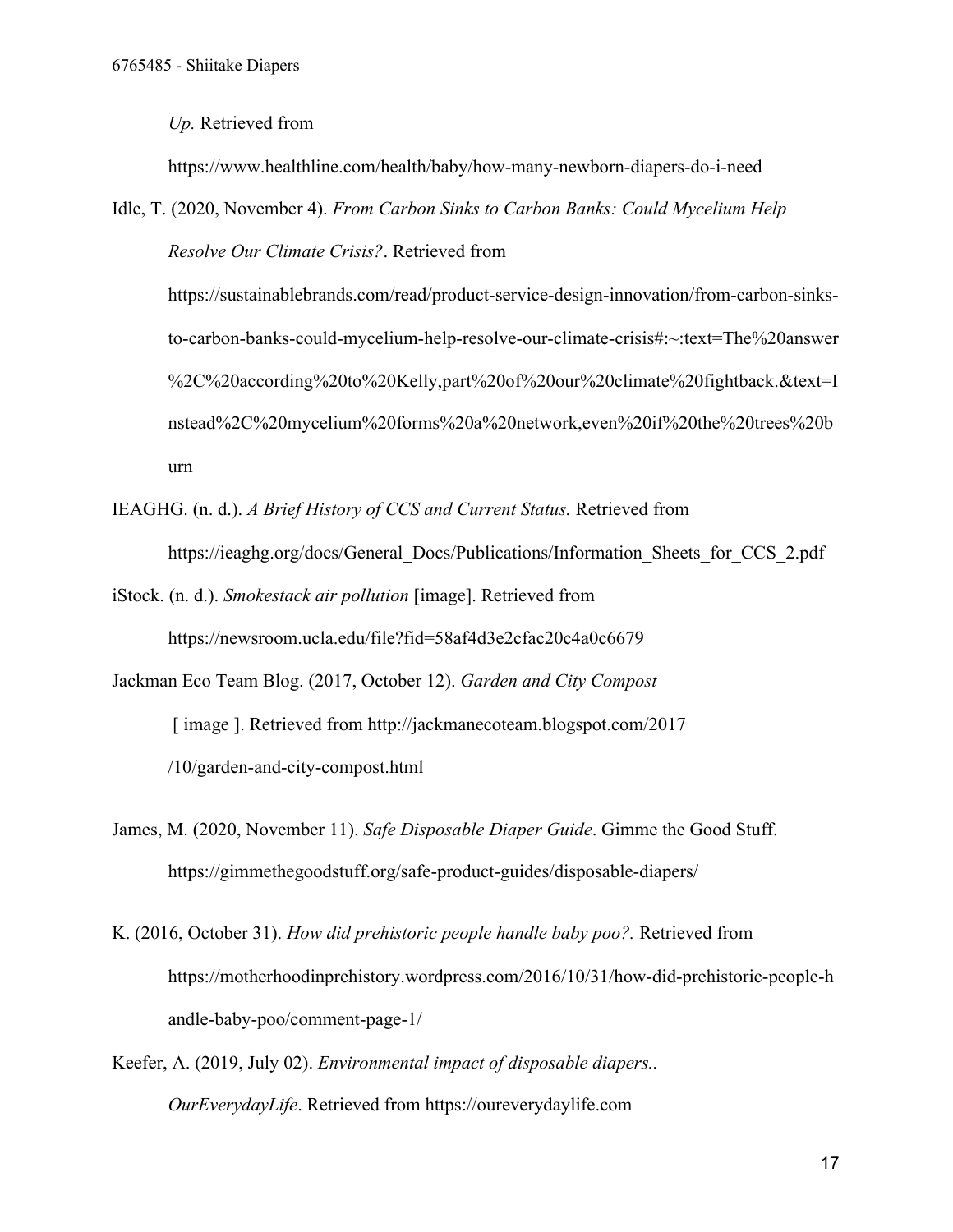/environmental-impact-of-disposable-diapers-5088905.html

- Kelly, A. (2012, April 23). *The dirt on disposable diapers.* Retrieved from https://www.therapidian.org/dirt-disposable-diapers#:~:text=But%20making%20more%2 0room%20for,infanthood%2C%20according%20to%20the%20EPA
- Kids, A. P. (n.d.). *Premium Bamboo Disposable Diapers*. Andy Pandy Kids. https://andypandykids.com/products/premium-bamboo-disposable-diapers
- King, R. (2011, May 27). *Diaper debate: Cloth makes a comeback.* CBC News. Retrieved from https://www.cbc.ca/news/diaper-debate-cloth-makes-a -comeback-1.746176
- Magloff, L. (2020, March 27). *Water-resistant and biodegradable plant-based plastic*. Springwise.

https://www.springwise.com/sustainability-innovation/science/plant-based-plastic

Marcacci, S. (2013, April 4). *Mushrooms Could Be Key To Safe And Natural Carbon Sequestration*. Retrieved from https://cleantechnica.com/2013/04/04/mushrooms-could-be-key-to-safe-and-natural-carb on-sequestration/

Miller-Wilson, K. (n. d.). *How Many Diapers Does a Baby Use in a Year?*. Retrieved from https://baby.lovetoknow.com/baby-care/how-many-diapers-does-baby-use-year#:~:text=

T

his%20translates%20to%20approximately%201%2C500,to%2039%20months%20of%20 age

Moya, F. (2020, November 19). *Mycelium. what is it, what is it for and how is it*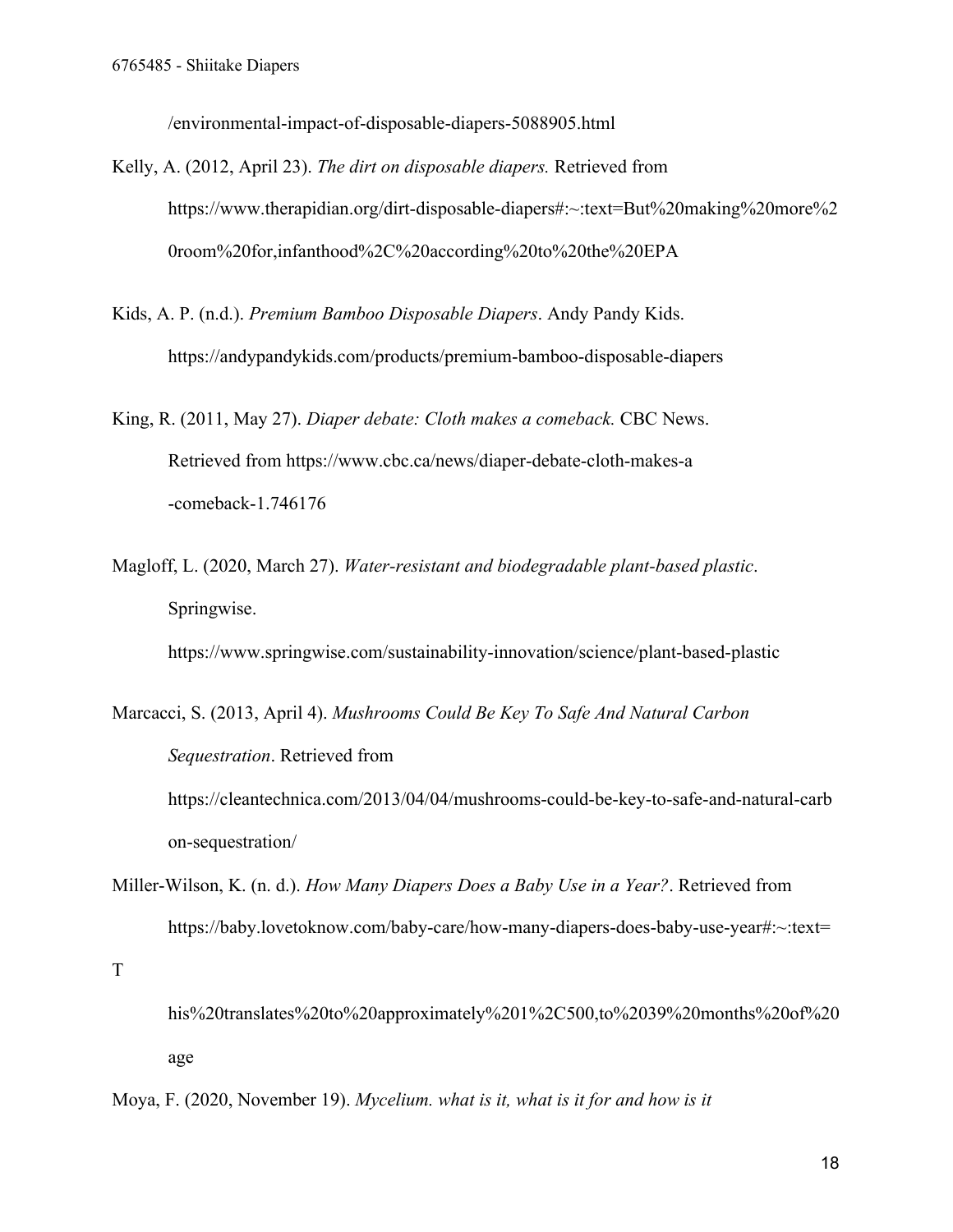*grown?*. PevGrow. Retrieved from https://pevgrow.com/blog/en/what-ismycelium/

N. (2020, August 27). *Bambo Nature Diapers Review 2020: Fantastic For Your Baby, Fantastic For The Planet!* Which Diapers Are The Best? https://www.whichdiapersarethebest.com/bambo-nature-diapers-review/

Nagaswarna, R. (n.d.). *Speakable Content*. TechnicalTextile. https://www.technicaltextile.net/articles/overview-of-disposable-diaper-parts-and-their-p urpose-3372

NASA Climate Kids. (n. d.). *Meet the Greenhouse Gases!.* Retrieved from https://climatekids.nasa.gov/greenhouse-cards/#:~:text=Greenhouse%20gases%20are%2 0gases%20that%20can%20trap%20heat.&text=greenhouse%20gases%20act.-,They%20l et%20sunlight%20pass%20through%20the%20atmosphere%2C%20but%20they%20pre vent,know%20it%20would%20not%20exist

Nelson, A. (2020, July 30). *Is the Polypropylene Non-Woven Fabric Eco-Friendly?* Totebag Factory.

https://totebagfactory.com/blogs/news/polypropylene-non-woven-fabric-eco-friendly

Nest Baby Diapers. (n.d.). *Natural & Eco-Friendly*. https://www.nestdiapers.com/

Palmer, A. (2020, June 16). *How Long Does It Take for Diapers to Decompose?* Experienced Mommy.

https://www.experiencedmommy.com/how-long-does-it-take-for-diapers-to-decompose/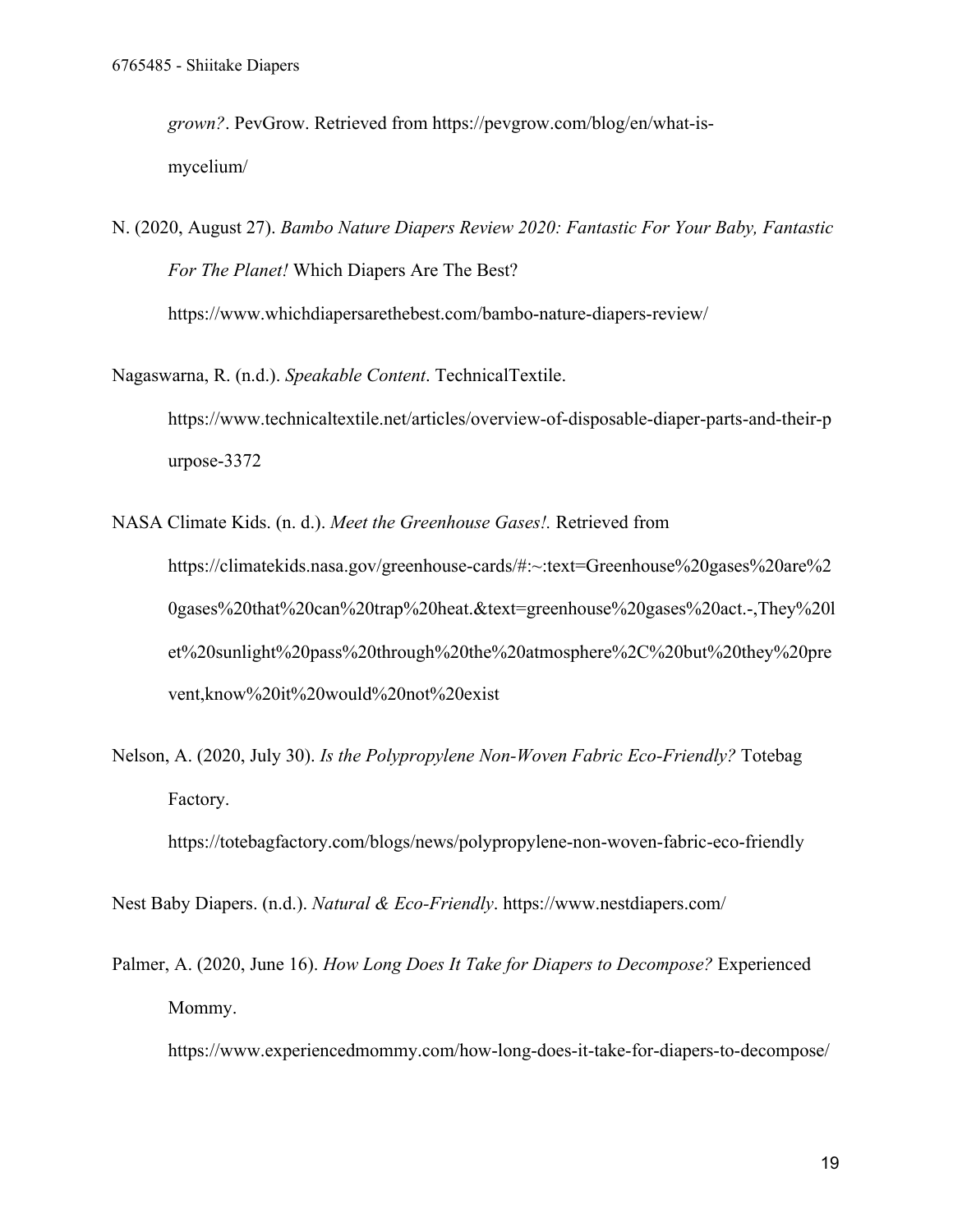- Rudick, R. (2020, April 3). *Going Back to Basics: How to Start Your Home Compost* [ image ]. Retrieved from https://tipa-corp.com/blog/goingback-to-basics-how-to-start-your-home-compost/
- Ryan, S. (2020, April 23). *How to compost biodegradable diapers*. Greenopedia. Retrieved from https://greenopedia.com/biodegradable-diapers/
- Schueller, R. (n.d.). *Disposable Diaper*. How Products Are Made. http://www.madehow.com/Volume-3/Disposable-Diaper.html

Sponsored Content. (2019, April 6). *HiveMind's Mycelium Technology Can Help Atmospheric Carbon Drawdown*. Retrieved from https://cleantechnica.com/2019/04/06/hivemind-mycelium-technology-drawdown-carbo/

Spurrier, J. & BabyGearLab Team. (2018, May 24). *What Is Inside Those Disposable Diapers?* BabyGearLab.

https://www.babygearlab.com/expert-advice/what-is-inside-those-disposable-diapers

Starr, M. (2020, January 4). *New Discovery Proves Fungi Were Around Way Earlier Than Anyone Expected.* Retrieved from https://www.sciencealert.com/new-discovery-proves-fungi-were-around-way-earlier-than -anyone-expected

Sustainable Brands Staff. (2012, February 14). *Compostable, tear-resistant and waterproof: Ecovio bio-waste bags*. Sustainable Brands. https://sustainablebrands.com/read/press-release/compostable-tear-resistant-and-waterpro of-ecovio-bio-waste-bags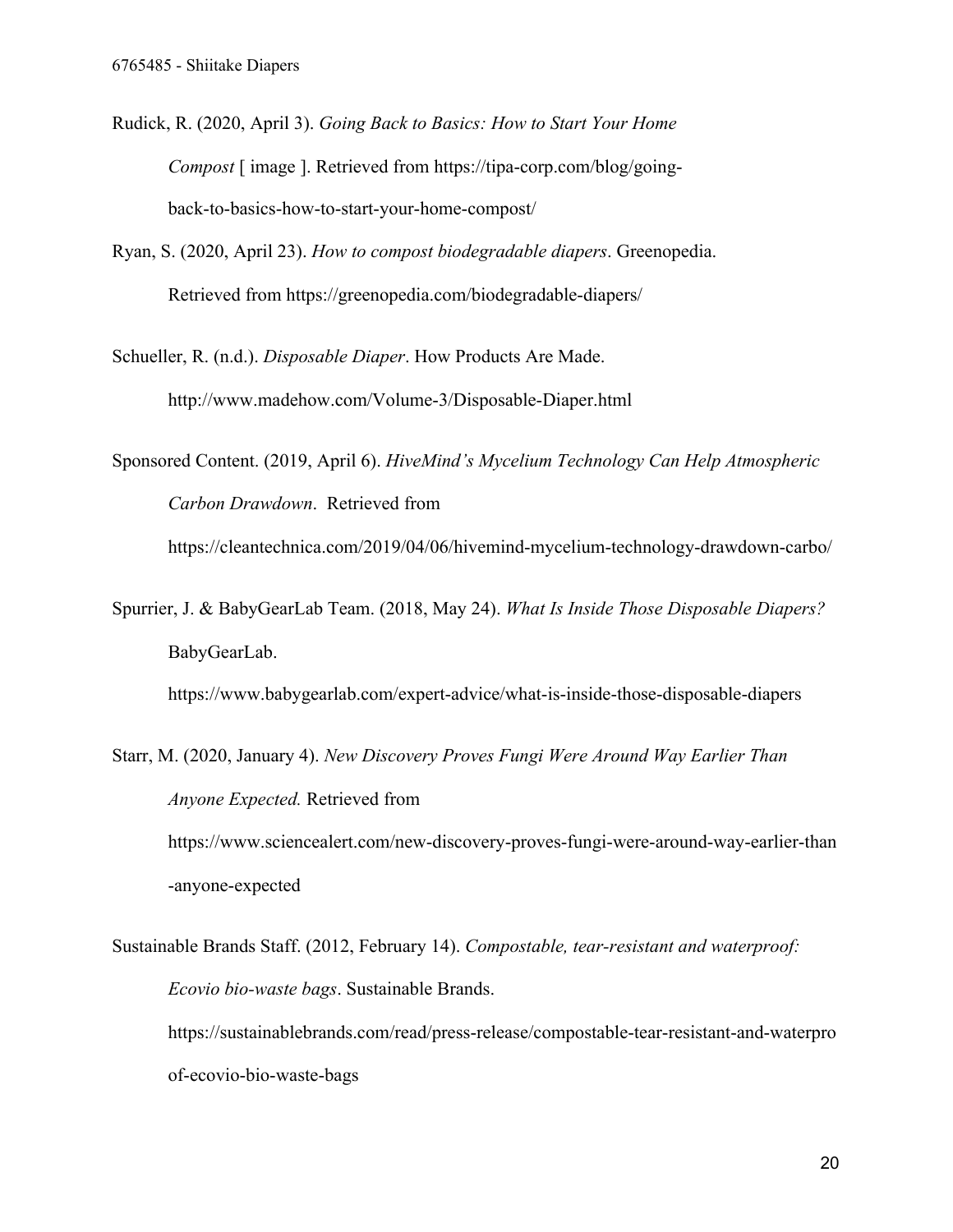The Guardian. (2011, April 28). *Which industries and activities emit the most carbon?*. The Guardian. Retrieved from https://www.theguardian.com /environment/2011/apr/28/industries-sectors-carbon-emissions

Tooshy, B. (2016, December 31). *Disposable Diapers Add Millions Of Tons Of Waste To Landfills Each Year, According To EPA Report.* Retrieved from https://www.prnewswire.com/news-releases/disposable-diapers-add-millions-of-tons-ofwaste-to-landfills-each-year-according-to-epa-report-300384344.html#:~:text=An%20est imated%2020%20billion%20disposable,the%20solid%20waste%20they%20contain

- United States Environmental Protection Agency. (n. d.). *Basic Ozone Layer Science.* Retrieved from https://www.epa.gov/ozone-layer-protection/basic-ozone-layer-science #:~:text=II.-,Ozone%20Depletion,is%20removed%20from%20the%20stratosphere
- Vidal, J. & HuffPost US. (2019, April 19). *Baby Diapers Are Hiding Some Dirty, Dangerous Secrets*. Huffpost. https://www.huffingtonpost.ca/entry/baby-diapers-ocean-plastic

\_n\_5cb77ea7e4b096f7d2db869b

- Wikipedia. (2021, January 30). *Landfill* [image]. Retrieved from https://en.wikipedia.org/wiki/Landfill
- Wikipedia. (2021, February 2). *Mycelium* [image]. Retrieved from https://en.wikipedia.org/wiki/Mycelium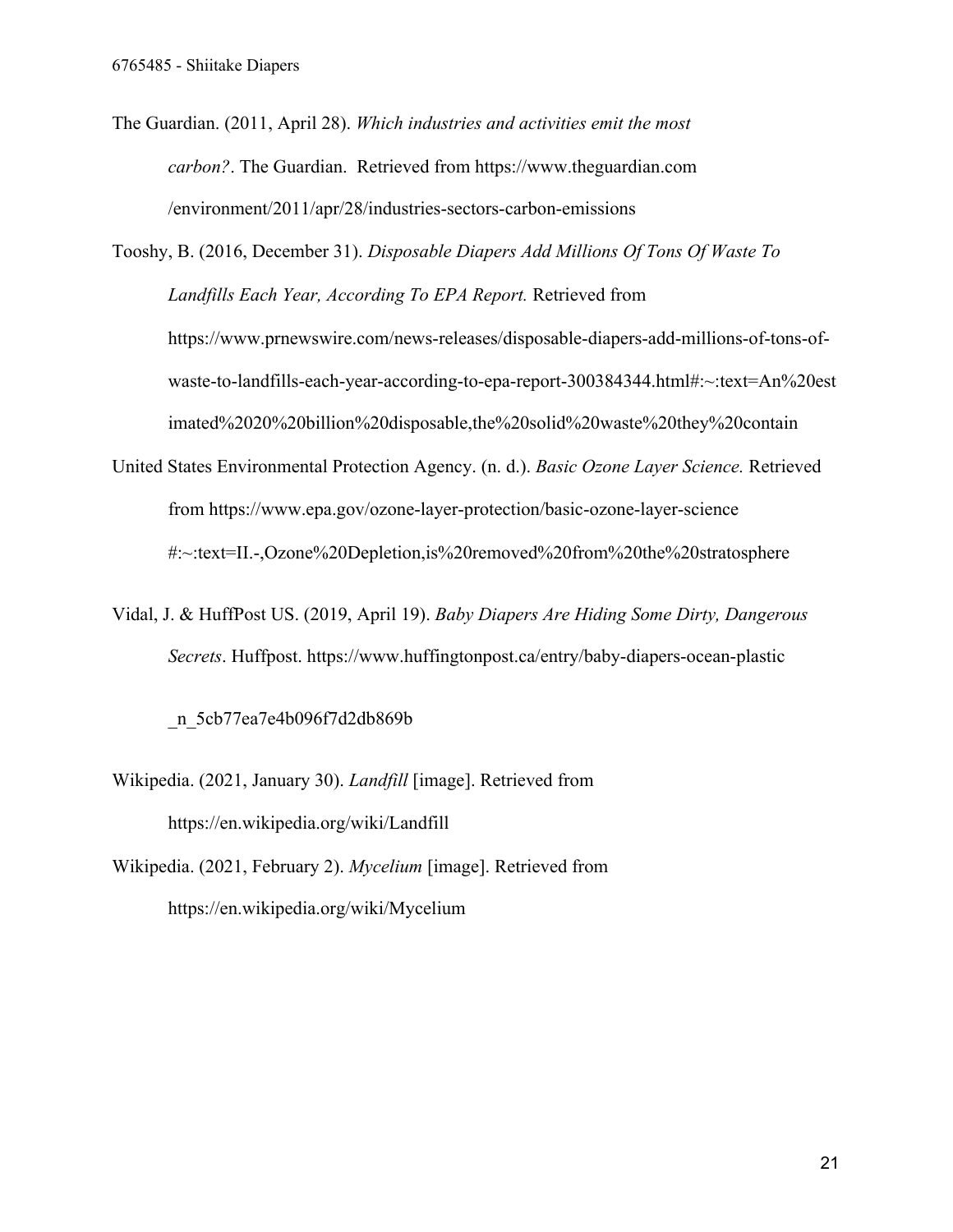

What they do?

#### **Environmental Benefits**

#### **Product Benefits**

Not only are Shoptake Diapers amazing diapers for your young ones, but they are even more amazing for the environment. We use completely compostable materials to eliminate diaper waste from landfills. The main ingredient is mycelium which is the absorbent part of the fungus that is usually underground. Mycelium is composed of hyphae and it is a safe material.

- Shotlitake Diapers reduce the burden of<br>landfills.
- · They reduce carbon emissions.
- Their production is less harmful to the<br>environment.
- Our mycelium is organically grown with no use<br>of pesticides or other toxins.



- . Our diapers are comfortable and healthy for babies of all shapes and sizes. . We have a thin aloe layer on the top that keeps
- the skin rash-free and soft. . Our natural waterproof bottom layer is
- completely leak-proof and ensures that there are no blow-outs.

Why choose us over other brands?

. Not only is our diaper eco-friendly but it is also an amazing diaper for your child.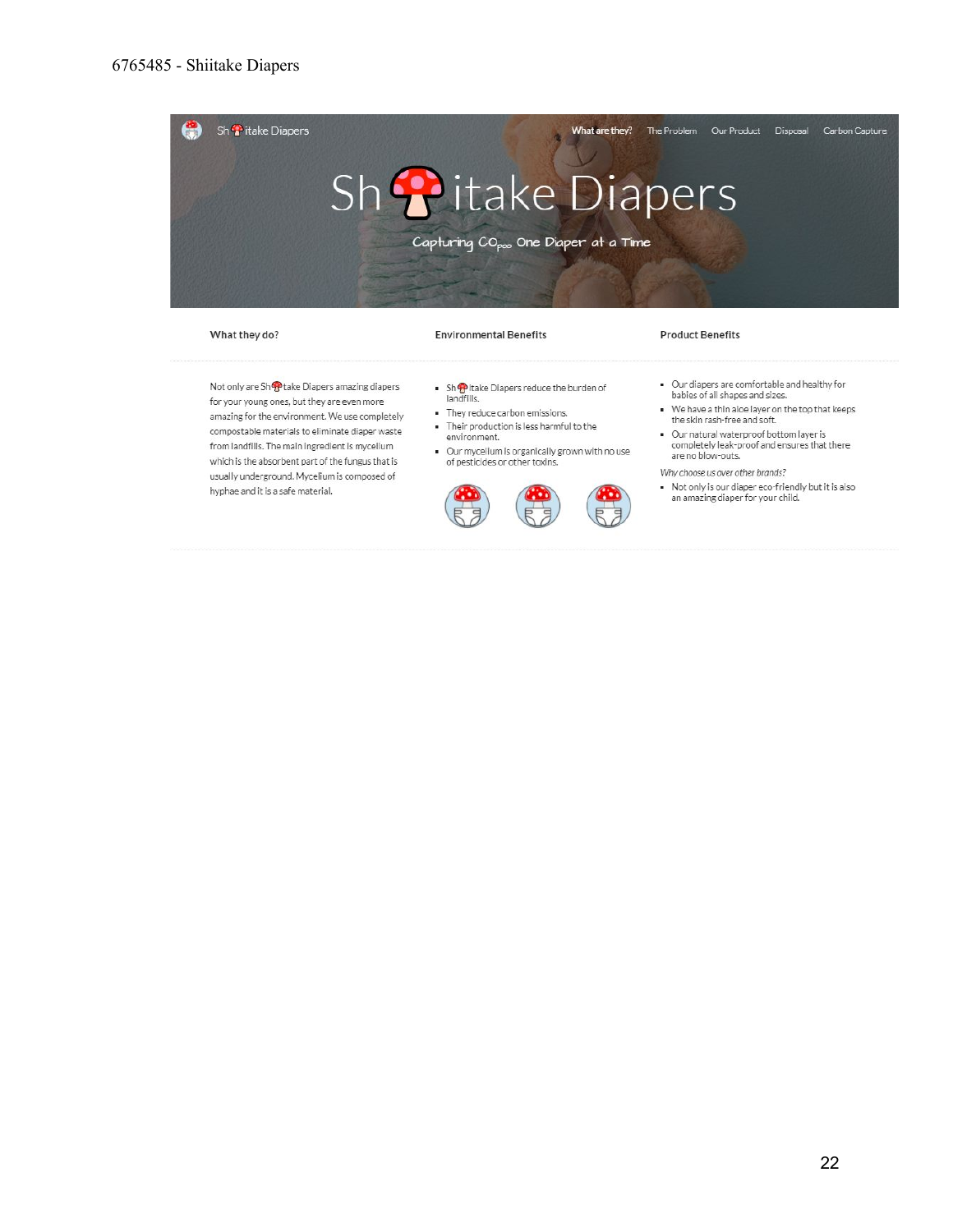# 6765485 - Shiitake Diapers



The evolution from cloth diapers to disposable diapers benefit humans in the short term, allowing babies to stay cleaner and healthier, while also loosening the workload on the mother. However, this "improvement" does not help the environment, in fact it harms it. We have been benefitting from many products that harms the environment for too long, and are on a path that is leading to extinction, unless we change.

#### The life of a disposable diaper, and its effects



Production

Factories that make disposable diapers emit a lot of carbon, a greenhouse gas, into the air. These factories contribute to climate change.





a lot of diapers have to be used per day to keep the

baby clean and tidy.



Disposal

After being used and thrown out, the diaper ends up in a landfill. Living the rest of its 500 year life to secrete methane gas, yet another greenhouse gas. This contributes to climate change as well.

The amount of air pollution that disposable diapers cause outweighs the actual period of time where the diaper is in use. The average baby goes through 8-12 disposable diapers a day, 1,800 diapers a year. Now imagine that number, multiplied by all babies on Earth. In 2016, in the United States, it was estimated that 20 billion diapers were ending up in landfills annually, accounting for almost 3.5 million tons of waste. Waste which will decompose over the course of 500 years.



#### Climate Change

Climate change is caused by many factors, pollution being a main factor. Certain manmade chemicals eat away at the ozone layer, a protective layer surrounding our atmosphere which prevents too many of the Sun's harmful rays from reaching us on Earth. The abundance of greenhouse gases being produced by burning fossil fuels also contributes to climate change. These gases trap the Sun's heat, and since there are too many being produced, they are trapping too much heat.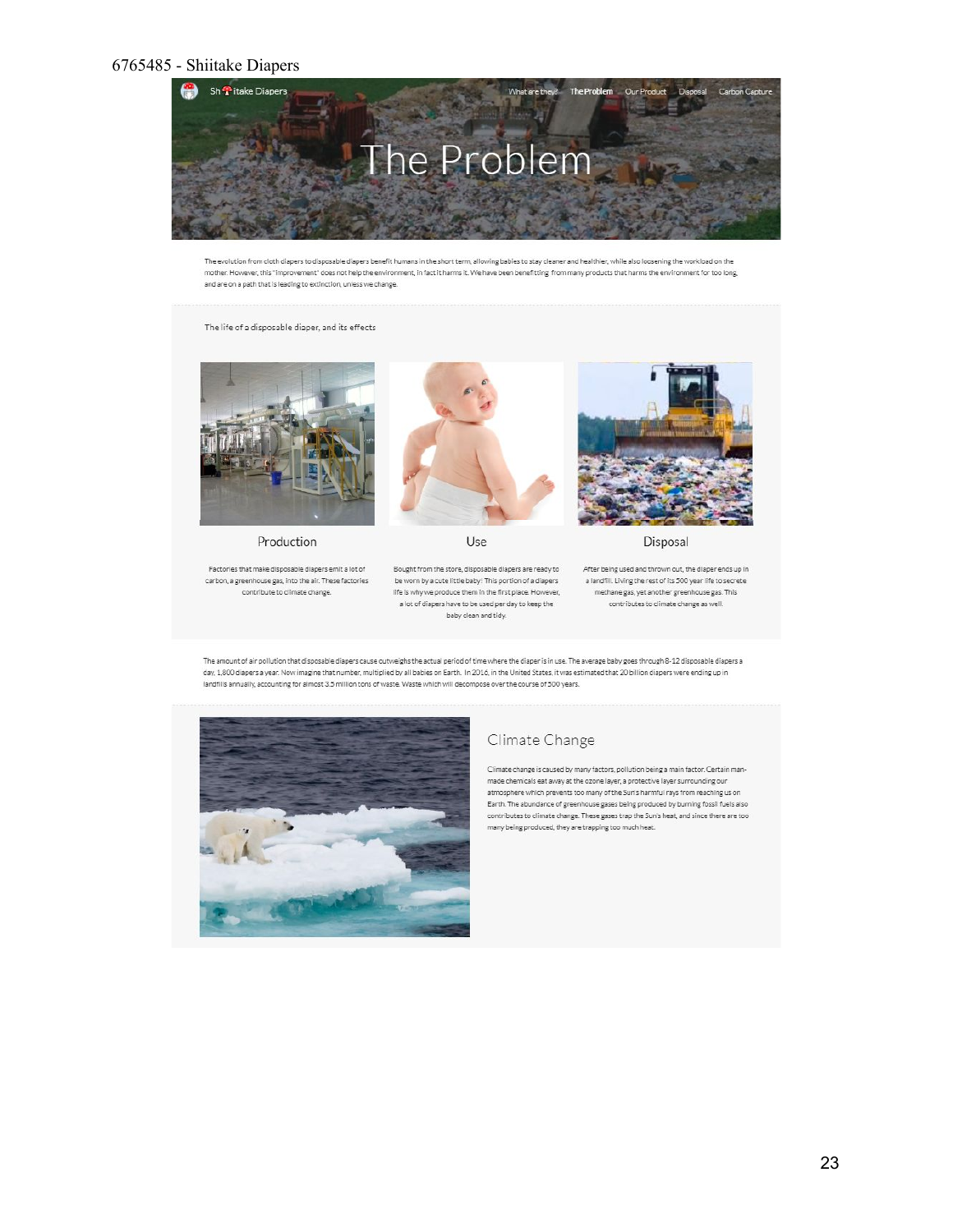

#### What is it made of?

#### Our Prototype

- . Top layer: The top layer of our diaper is made of non-woven mycelium fibres. The liquid will be quickly transferred to the absorbent core, keeping your baby dry and happy.
- . Absorbent Core: The absorbent core will be made of mycelium and a small amount of cellulose fluff pulp. The mycelium is grown 100% pesticide and chemically free.
- . Bottom Layer: The bottom layer will be made with a base of mycelium fibres and fully compostable bioplastic. It is fully waterproof keeping your baby's clothes clean.
- · Elastic: For the elastics that go around the waist and legs, we will be using chemical-free compostable plastic.
- . Adhesive and Velcro Tape: The adhesive and velcro tape will be used to keep the diaper fitting comfortable and snug around the waist. We will be using compostable plastic that is completely petroleum free.

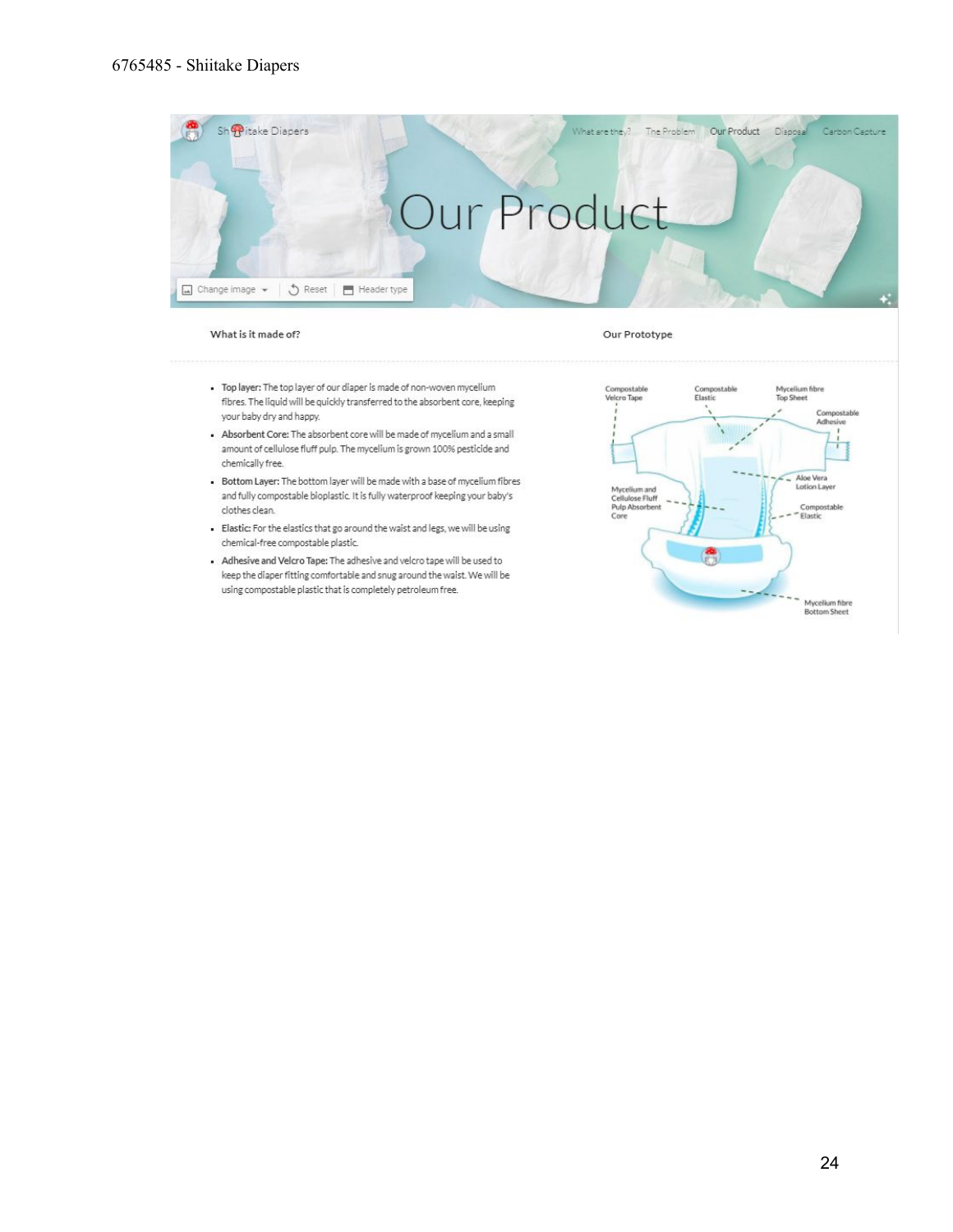

Note: a landfill is not the same as a composting facility. A landfill does not allow for the diapers to break down properly.



Through a Service: you can also subscribe to a compostable diaper service. The service picks up your dirty diapers and brings them to a industrial composting facility for you.



Through the City: make sure to check that your city allows biodegradable diapers in the city's compost system, because not all do.



At Home: make sure only to compost pee-filled diapers, because home composters can't kill pathogens (microorganisms that can cause disease). To break down pee-filled diapers, add browns (e.g. dried leaves) and greens (e.g. fresh cut grass).